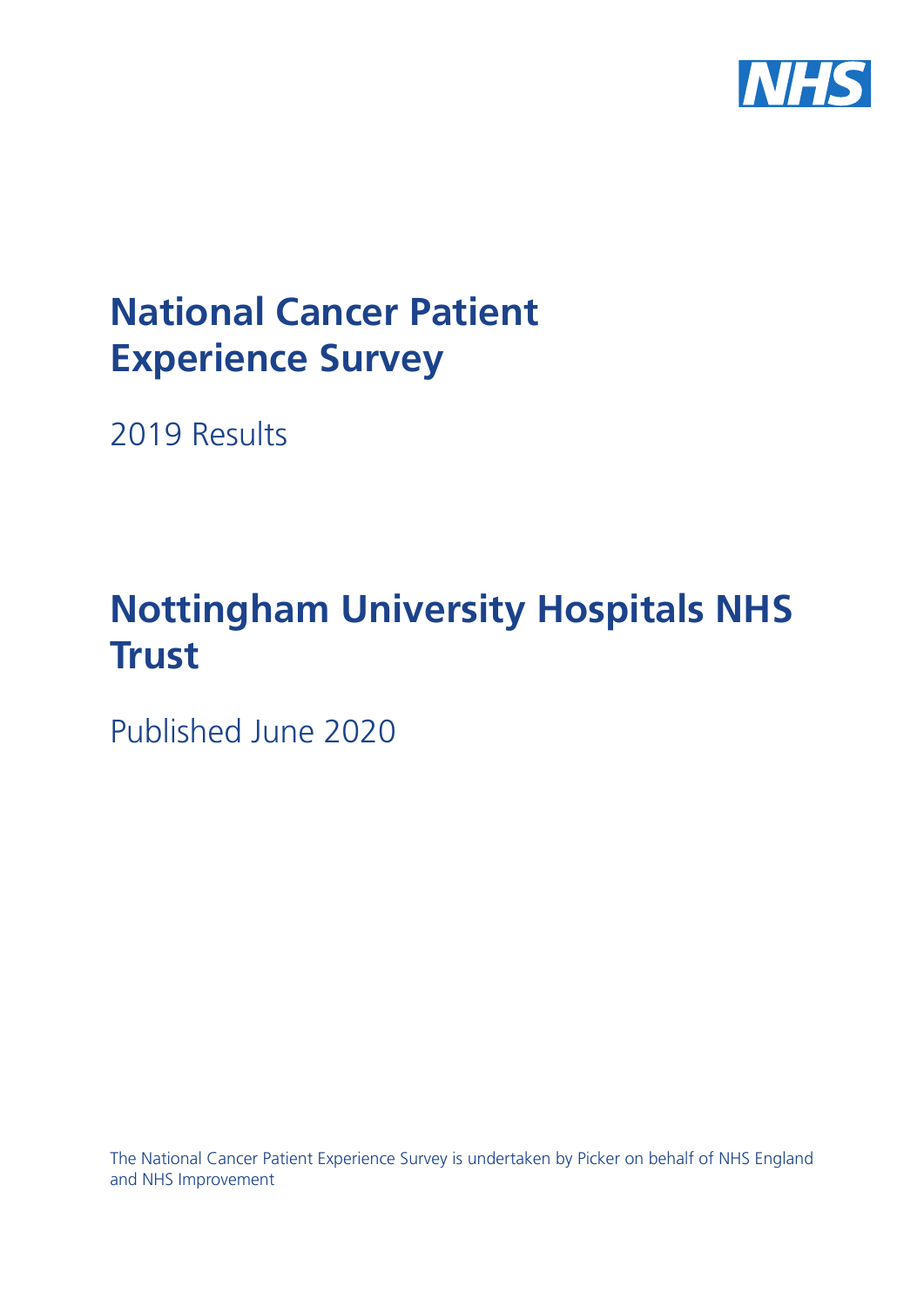# **Executive Summary** Case Mix Adjusted scores

#### **Cancer Dashboard Questions**

The following seven questions are included in phase 1 of the Cancer Dashboard developed by Public Health England and NHS England:

Q61. Patient's average rating of care scored from very poor to very good

| 0   | $\overline{2}$                                                | 3 | 5 | 6 | 7 | 8 | 9   | 10                                                                                            |  |
|-----|---------------------------------------------------------------|---|---|---|---|---|-----|-----------------------------------------------------------------------------------------------|--|
|     |                                                               |   |   |   |   |   | 8.9 |                                                                                               |  |
|     |                                                               |   |   |   |   |   |     | Q18. Patient definitely involved as much as they wanted in decisions about care and treatment |  |
|     |                                                               |   |   |   |   |   |     | Q19. Patient given the name of a CNS who would support them through their treatment           |  |
| 86% | Q20. Patient found it very or quite easy to contact their CNS |   |   |   |   |   |     |                                                                                               |  |
|     |                                                               |   |   |   |   |   |     | Q39. Patient always felt they were treated with respect and dignity while in hospital         |  |
| 96% | leaving hospital                                              |   |   |   |   |   |     | Q41. Hospital staff told patient who to contact if worried about condition or treatment after |  |
| 60% | treatment                                                     |   |   |   |   |   |     | Q55. General practice staff definitely did everything they could to support patient during    |  |

### **Questions Outside Expected Range**

|                                                                                 |            | Case Mix Adiusted Scores   |                            |                   |
|---------------------------------------------------------------------------------|------------|----------------------------|----------------------------|-------------------|
|                                                                                 | 2019 Score | Lower<br>Expected<br>Range | Upper<br>Expected<br>Range | National<br>Score |
| Q36. Patient always given enough privacy when discussing condition or treatment | 88%        | 81%                        | 88%                        | 85%               |

|                                                                                                                    |            | Case Mix Adjusted Scores   |                            |                   |
|--------------------------------------------------------------------------------------------------------------------|------------|----------------------------|----------------------------|-------------------|
|                                                                                                                    | 2019 Score | Lower<br>Expected<br>Range | Upper<br>Expected<br>Range | National<br>Score |
| Q24. Hospital staff gave information on getting financial help or possible benefits                                | 54%        | 56%                        | 69%                        | 63%               |
| Q44. Cancer doctor had the right documents at patient's last outpatient appointment                                | 94%        | 94%                        | 98%                        | 96%               |
| O50. Patient given enough information about whether chemotherapy was working in a<br>completely understandable way | 59%        | 62%                        | 73%                        | 68%               |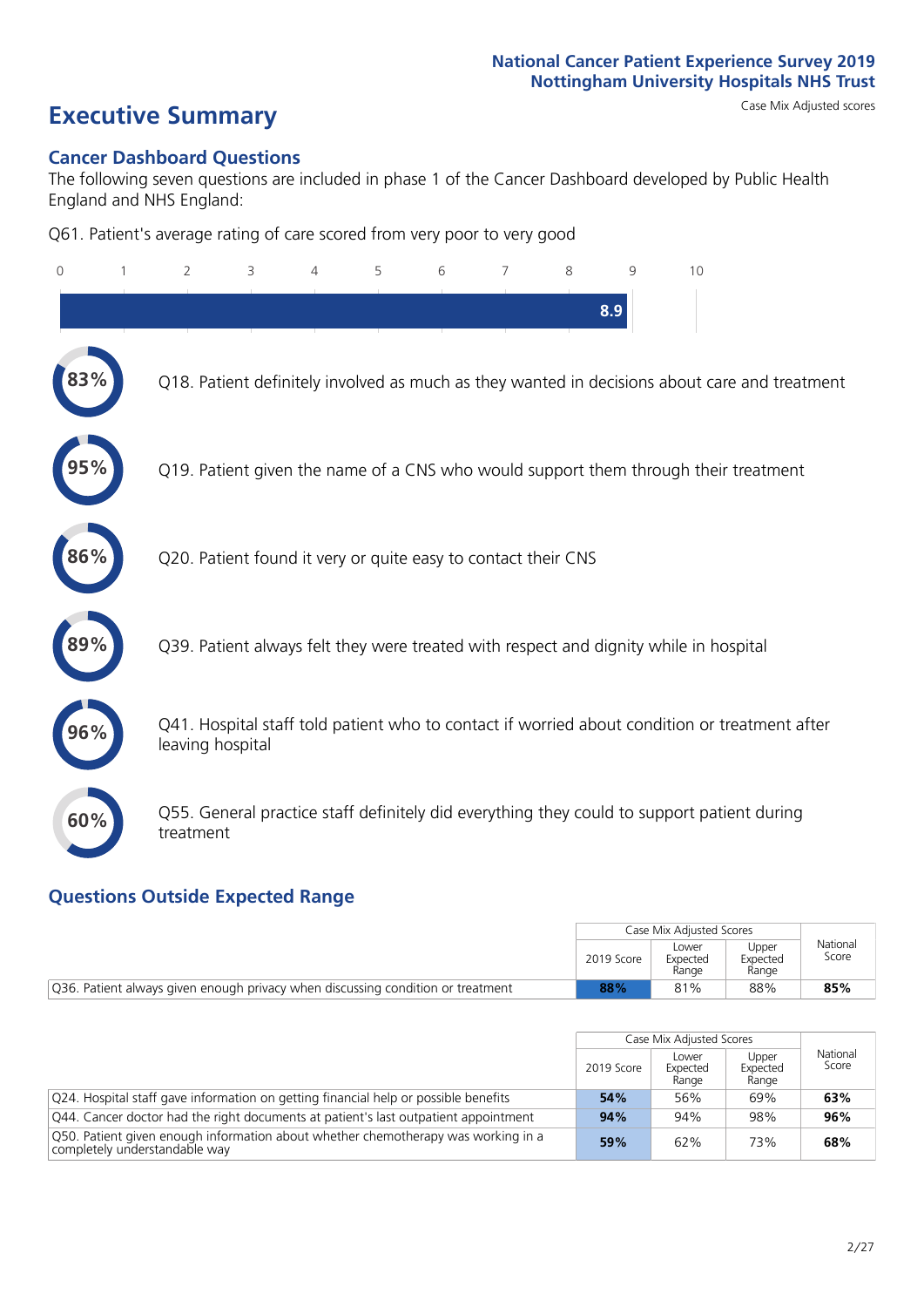# **Introduction**

The National Cancer Patient Experience Survey 2019 is the ninth iteration of the survey first undertaken in 2010. It has been designed to monitor national progress on cancer care; to provide information to drive local quality improvements; to assist commissioners and providers of cancer care; and to inform the work of the various charities and stakeholder groups supporting cancer patients.

The survey was overseen by a national Cancer Patient Experience Advisory Group. This Advisory Group set the principles and objectives of the survey programme and guided questionnaire development. The survey was commissioned and managed by NHS England. The survey provider, Picker, is responsible for designing, running and analysing the survey.

The 2019 survey involved 143 NHS Trusts. Out of 111,366 people, 67,858 people responded to the survey, yielding a response rate of 61%.

# **Methodology**

#### **Eligibility, eldwork and survey methods**

The sample for the survey included all adult (aged 16 and over) NHS patients, with a confirmed primary diagnosis of cancer, discharged from an NHS Trust after an inpatient episode or day case attendance for cancer related treatment in the months of April, May and June 2019. The fieldwork for the survey was undertaken between December 2019 and March 2020.

As in the previous four years, the survey used a mixed mode methodology. Questionnaires were sent by post, with two reminders where necessary, but also included an option to complete the questionnaire online. A Freephone helpline and email was available for respondents to opt out, ask questions about the survey, enable them to complete their questionnaire over the phone and provide access to a translation and interpreting facility for those whose first language was not English.

#### **Case-mix adjustment**

Both unadjusted and adjusted scores are presented in this report. Case-mix adjusted scores allows us to account for the impact that differing patient populations might have on results. By using the case-mix adjusted estimates we can obtain a greater understanding of how a Trust is performing given their patient population. The factors taken into account in this case-mix adjustment are gender, age, ethnic group, deprivation, and tumour group.

#### **Scoring methodology**

Fifty-two questions from the questionnaire are scored as these questions relate directly to patient experience. For all but one question (Q61), scores are presented as the percentage of positive responses out of all scored responses. For Q61, respondents rate their overall care on a scale of 0 to 10, of which the average was calculated for this question's presented score. The percentages in this report have been rounded to the nearest percentage point. Therefore, in some cases the figures do not appear to add up to 100%.

#### **Statistical significance**

In the reporting of 2019 results, appropriate statistical tests have been undertaken to identify unadjusted scores for which the change over time is 'statistically significant'. Thirty-seven scored questions in 2019 have been compared with those of 2018 and a statistically significant change between the two years has been reported where identified.

For the scored questions that are comparable beyond 2018, statistically significant change over the five years has also been reported where identified. A statistically significant difference means that the change in the result is very unlikely to have occurred by sampling variation.

#### **Suppression**

#### **Question-level suppression**

For scores where the base size per question is  $<$ 21, the score will be suppressed and replaced with an asterisk (\*). The base size will include neutral response options.

#### **Double suppression**

If any group within a particular sub-group breakdown (such as the tumour group breakdown) has <21 responses, then the figure for this particular group is suppressed and replaced with an asterisk (\*). If there is only one group within the sub-group breakdown that has <21 respondents, and is therefore suppressed, the group with the next lowest number of respondents is also supressed and replaced with an asterisk (\*) (regardless if it is greater than or less than 21).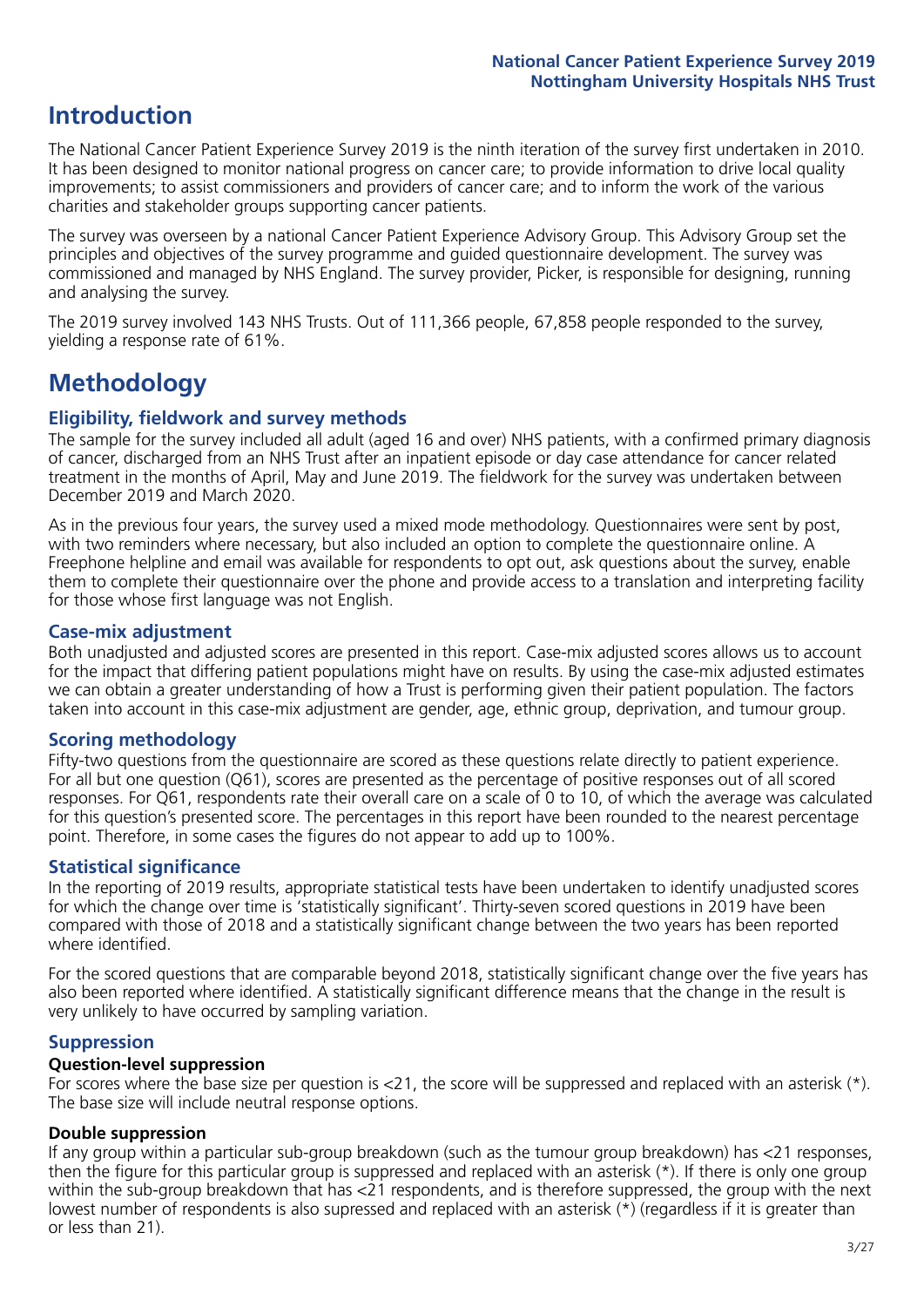# **Understanding the results**

This report shows how this Trust scored for each question in the survey, compared with national results and previous year's results. It is aimed at helping individual Trusts to understand their performance and identify areas for local improvement. Below is a description of the type of results presented within this report and how to understand them.

#### **Expected range charts**

The expected range charts in this report show a bar with the lowest and highest score received for each question nationally. Within this bar, an expected range is given (in grey) and a black diamond represents the actual score for this Trust.

Trusts whose score is above the upper limit of the expected range (in the dark blue) are positive outliers, with a score statistically significantly higher than the national mean. This indicates that the Trust performs better than what Trusts of the same size and demographics are expected to perform. The opposite is true if the score is below the lower limit of the expected range (in the light blue); these are negative outliers. For scores within the expected range (in the grey), the score is what we would expect given the Trust's size and demographics.

#### **Comparability tables**

The comparability tables show the 2018 and 2019 unadjusted scores for this Trust for each scored question. If there is a significant change from 2018 and 2019 or overall from 2015 to 2019, an arrow will be presented for the direction of change. The adjusted 2019 score will also be presented for each scored question along with the lower and upper expected range and national score. Scores above the upper limit of the expected range will be highlighted dark blue, scores below the lower limit of the expected range will be highlighted light blue, and scores within the lower and upper limit of the expected ranges will be highlighted grey.

#### **Tumour type tables**

The tumour type tables show the unadjusted scores for each scored question for each of the 13 tumour groups. The national score for that tumour group is also shown. Unadjusted scores for the same tumour type across different Trusts may not be comparable, as they do not account for the impact that differing patient populations might have on results. Central nervous system is abbreviated as 'CNS' and lower gastrointestinal tract is abbreviated as 'LGT' throughout this report.

#### **Year on year charts**

The year on year charts show five columns representing the unadjusted scores of the last five years (2015, 2016, 2017, 2018 and 2019) for each scored question.

#### **Notes on specific questions**

Following the development phase of the 2019 survey, several changes were made to the questionnaire. Six scored questions were amended (Q5, Q18, Q30, Q35, Q56 and Q60) and one non-scored question (Q29) was amended that impacted the comparability of questions Q30 to Q41. Of all questions changed or impacted by change, only Q60 is presented with historical comparisons; though the results should be interpreted with caution.

#### **Unadjusted data and case-mix adjusted data**

Unadjusted data should be used to see the actual responses from patients relating to the Trust. Case-mix adjusted data, together with expected ranges, should be used to understand whether the results are significantly higher or lower than national results taking account of the patient mix.

### **Further information**

This research was carried out in accordance with the international standard for organisations conducting social research (accreditation to ISO20252:2012; certificate number GB08/74322). The 2019 survey data has been produced and published in line with the Code of Practice for Official Statistics.

For more information on the methodology, please see the Technical Document. It can be viewed along with the 2019 questionnaire and survey quidance on the website at [www.ncpes.co.uk](https://www.ncpes.co.uk/supporting-documents). For all other outputs at National, Trust, CCG and Cancer Alliance level, please see the PDF reports, Excel tables and dashboards at [www.ncpes.co.uk.](https://www.ncpes.co.uk/current-results)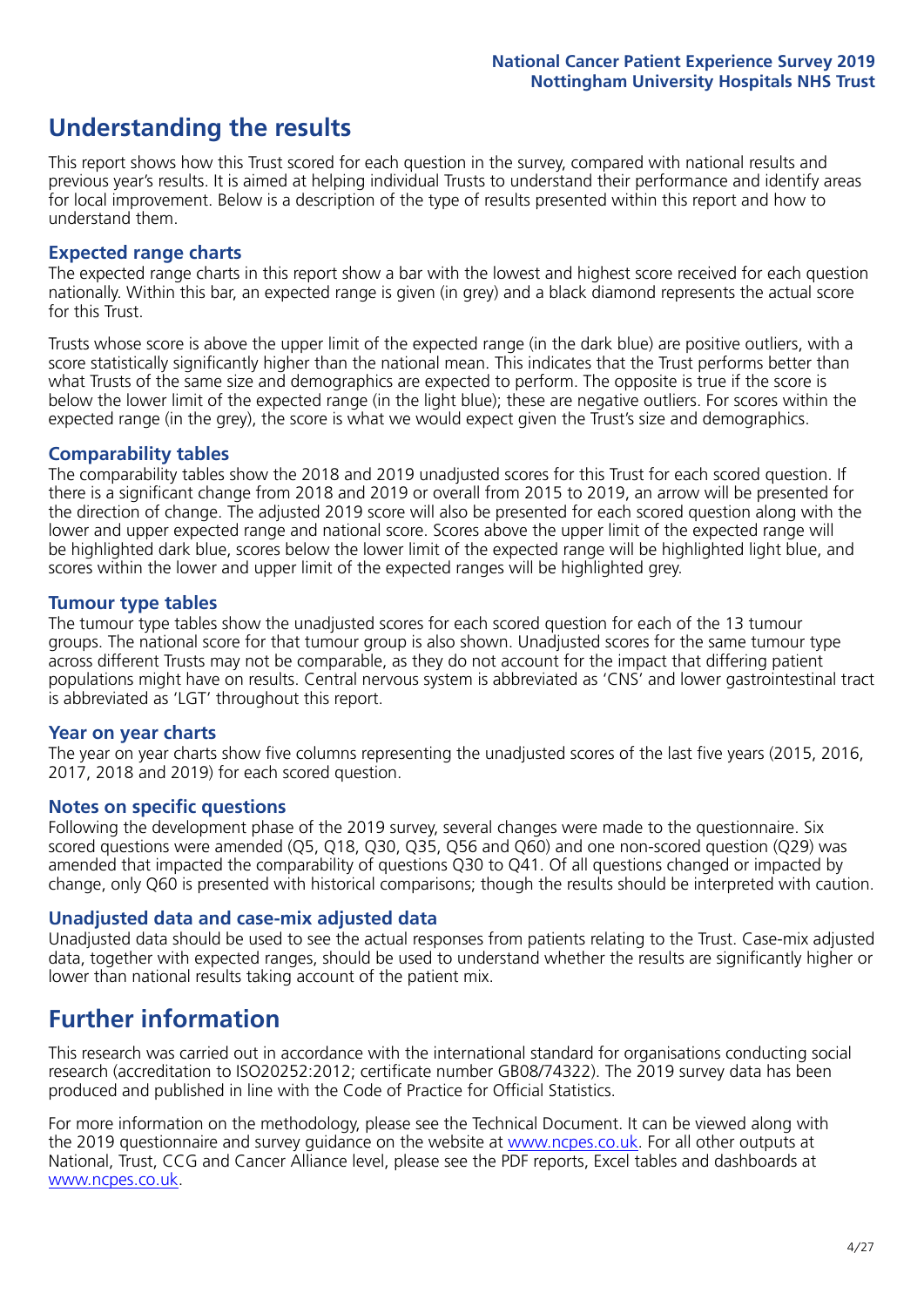### **Response Rate**

#### **Overall Response Rate**

572 patients responded out of a total of 853 patients, resulting in a response rate of 67%.

|              | Sample Size | Adjusted<br>Sample | Completed | Response Rate |
|--------------|-------------|--------------------|-----------|---------------|
| <b>Trust</b> | 908         | 853                | 572       | 67%           |
| National     | 119,855     | 111.366            | 67.858    | 61%           |

#### **Respondents by Survey Type**

|                            | Number of<br>Respondents |
|----------------------------|--------------------------|
| Online                     | 44                       |
| Paper                      | 528                      |
| Phone                      | $\left( \right)$         |
| <b>Translation Service</b> |                          |

#### **Respondents by Tumour Group**

|                      | Number of<br>Respondents |
|----------------------|--------------------------|
| <b>Brain / CNS</b>   | 3                        |
| <b>Breast</b>        | 141                      |
| Colorectal / LGT     | 71                       |
| Gynaecological       | 35                       |
| Haematological       | 52                       |
| <b>Head and Neck</b> | 24                       |
| Lung                 | 47                       |
| Prostate             | 35                       |
| Sarcoma              | 9                        |
| Skin                 | 1 <sub>3</sub>           |
| Upper Gastro         | 38                       |
| Urological           | 51                       |
| Other                | 53                       |

#### **Respondents by Age and Gender**

Respondents year of birth has been used to determine age. This information has been amalgamated into 8 age bands. The age and gender distribution for the Trust was as follows:

|        | Age 16-24 | Age 25-34 | Age 35-44 | Age 45-54 | Age 55-64 | Age 65-74 | Age 75-84         | Age 85+ | Total |
|--------|-----------|-----------|-----------|-----------|-----------|-----------|-------------------|---------|-------|
| Male   |           |           |           |           | 47        | 90        | 68                |         | 239   |
| Female |           |           | 16        | 45        | 79        | 128       | $\mathbf{r}$<br>כ | 10      | 333   |
| Total  |           |           | 21        | 62        | 126       | 218       | 119               | 19      | 572   |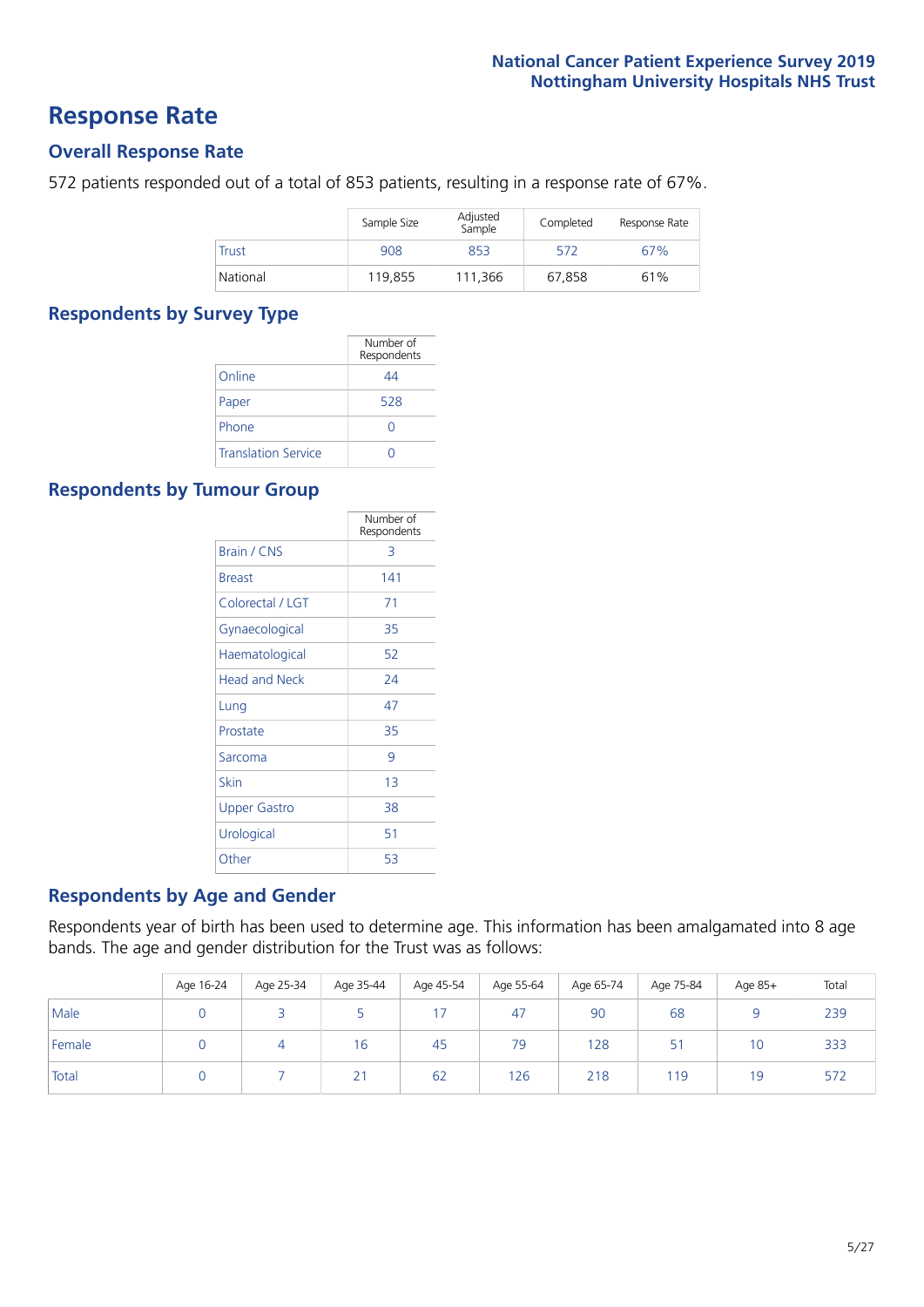# **Expected Range Charts**

| Lower Expected Range<br>Average                                                                                                                                                                                                                                                                                                                                                                                                                                                                                             |       |     | Upper Expected Range |     |     |            |     |                   |                   | Case Mix Adjusted Score |          |
|-----------------------------------------------------------------------------------------------------------------------------------------------------------------------------------------------------------------------------------------------------------------------------------------------------------------------------------------------------------------------------------------------------------------------------------------------------------------------------------------------------------------------------|-------|-----|----------------------|-----|-----|------------|-----|-------------------|-------------------|-------------------------|----------|
| <b>SEEING YOUR GP</b><br>Q1. Saw GP once or twice before being told they needed to go to<br>hospital<br>Q2. Patient thought they were seen as soon as necessary                                                                                                                                                                                                                                                                                                                                                             | $0\%$ | 10% | 20%                  | 30% | 40% | 50%        | 60% | 70%               | 80%<br>77%        | 85%                     | 90% 100% |
| <b>DIAGNOSTIC TESTS</b><br>Q5. Received all the information needed about the test<br>Q6. The length of time waiting for the test to be done was about<br>right<br>Q7. Test results explained in completely understandable way                                                                                                                                                                                                                                                                                               | $0\%$ | 10% | 20%                  | 30% | 40% | 50%        | 60% | 70%               | 80%<br>81%        | 94%<br>88%              | 90% 100% |
| <b>FINDING OUT WHAT WAS WRONG WITH YOU</b><br>Q10. Patient told they could bring a family member or friend when<br>first told they had cancer<br>Q11. Patient felt they were told sensitively that they had cancer<br>Q12. Patient completely understood the explanation of what was<br>wrong<br>Q13. Patient given easy to understand written information about<br>the type of cancer they had                                                                                                                             | $0\%$ | 10% | 20%                  | 30% | 40% | 50%        | 60% | 70%<br>73%        | 80%<br>77%<br>76% | 87%                     | 90% 100% |
| <b>DECIDING THE BEST TREATMENT FOR YOU</b><br>Q14. Patient felt that treatment options were completely explained<br>Q15. Patient felt possible side effects were definitely explained in<br>an understandable way<br>Q16. Patient definitely given practical advice and support in dealing<br>with side effects of treatment<br>Q17. Patient definitely told about side effects that could affect<br>them in the future<br>Q18. Patient definitely involved as much as they wanted in<br>decisions about care and treatment | 0%    | 10% | 20%                  | 30% | 40% | 50%<br>54% | 60% | 70%<br>71%<br>67% | 80%<br>83%        | 85%                     | 90% 100% |
| <b>CLINICAL NURSE SPECIALIST (CNS)</b><br>Q19. Patient given the name of a CNS who would support them<br>through their treatment<br>Q20. Patient found it very or quite easy to contact their CNS<br>Q21. Patient got understandable answers to important questions<br>all or most of the time                                                                                                                                                                                                                              | 0%    | 10% | 20%                  | 30% | 40% | 50%        | 60% | 70%               | 80%               | 95%<br>86%<br>87%       | 90% 100% |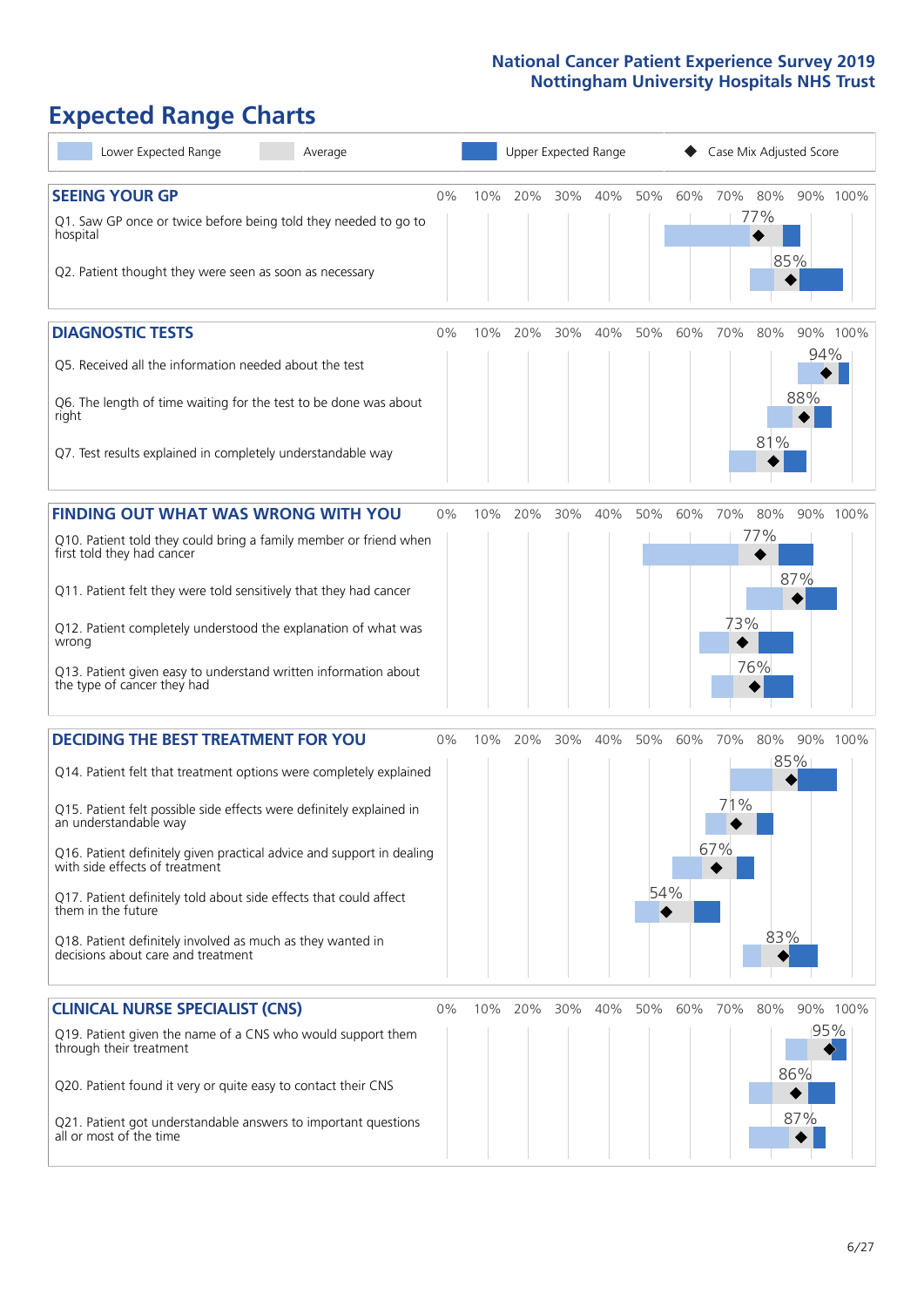# **Expected Range Charts**

| Lower Expected Range<br>Average                                                                                                                                                                                                                                                                                                                                                                                               |    |     | Upper Expected Range |     |     |            |     |     | Case Mix Adjusted Score |     |          |
|-------------------------------------------------------------------------------------------------------------------------------------------------------------------------------------------------------------------------------------------------------------------------------------------------------------------------------------------------------------------------------------------------------------------------------|----|-----|----------------------|-----|-----|------------|-----|-----|-------------------------|-----|----------|
| <b>SUPPORT FOR PEOPLE WITH CANCER</b><br>Q22. Hospital staff gave information about support or self-help<br>groups for people with cancer<br>Q23. Hospital staff discussed or gave information about the impact<br>cancer could have on day to day activities<br>Q24. Hospital staff gave information on getting financial help or<br>possible benefits<br>Q25. Hospital staff told patient they could get free prescriptions | 0% | 10% | 20%                  | 30% | 40% | 50%<br>54% | 60% | 70% | 80%<br>82%<br>83%       | 88% | 90% 100% |
| <b>OPERATIONS</b>                                                                                                                                                                                                                                                                                                                                                                                                             | 0% | 10% | 20%                  | 30% | 40% | 50%        | 60% | 70% | 80%                     |     | 90% 100% |
| Q27. Beforehand, patient had all the information needed about the<br>operation                                                                                                                                                                                                                                                                                                                                                |    |     |                      |     |     |            |     |     |                         |     | 97%      |
| Q28. Afterwards, staff completely explained how operation had<br>gone in understandable way                                                                                                                                                                                                                                                                                                                                   |    |     |                      |     |     |            |     |     | 80%                     |     |          |
| <b>HOSPITAL CARE AS AN INPATIENT</b>                                                                                                                                                                                                                                                                                                                                                                                          | 0% | 10% | 20%                  | 30% | 40% | 50%        | 60% | 70% | 80%                     |     | 90% 100% |
| Q30. Hospital staff didn't talk in front of patient as if patient wasn't<br>there                                                                                                                                                                                                                                                                                                                                             |    |     |                      |     |     |            |     |     | 86%<br>83%              |     |          |
| Q31. Patient had confidence and trust in all doctors treating them                                                                                                                                                                                                                                                                                                                                                            |    |     |                      |     |     |            |     |     |                         |     |          |
| Q32. Patient's family or someone close definitely felt able to talk to<br>a doctor                                                                                                                                                                                                                                                                                                                                            |    |     |                      |     |     |            |     |     | 76%                     |     |          |
| Q33. Patient had confidence and trust in all the ward nurses<br>treating them                                                                                                                                                                                                                                                                                                                                                 |    |     |                      |     |     |            |     |     | 75%                     |     |          |
| Q34. Patient thought there were always or nearly always enough<br>nurses on duty to care for them                                                                                                                                                                                                                                                                                                                             |    |     |                      |     |     |            |     | 65% |                         |     |          |
| Q35. All hospital staff asked patient what name they prefer to be<br>called by                                                                                                                                                                                                                                                                                                                                                |    |     |                      |     |     |            |     |     | 78%                     |     |          |
| Q36. Patient always given enough privacy when discussing<br>condition or treatment                                                                                                                                                                                                                                                                                                                                            |    |     |                      |     |     |            |     |     |                         | 88% |          |
| Q37. Patient definitely found hospital staff to discuss worries or<br>fears during their inpatient visit                                                                                                                                                                                                                                                                                                                      |    |     |                      |     |     | 51%        |     |     |                         |     |          |
| Q38. Hospital staff definitely did everything they could to help<br>control pain                                                                                                                                                                                                                                                                                                                                              |    |     |                      |     |     |            |     |     | 84%                     |     |          |
| Q39. Patient always felt they were treated with respect and dignity<br>while in hospital                                                                                                                                                                                                                                                                                                                                      |    |     |                      |     |     |            |     |     |                         | 89% |          |
| Q40. Patient given clear written information about what should or<br>should not do after leaving hospital                                                                                                                                                                                                                                                                                                                     |    |     |                      |     |     |            |     |     |                         | 88% |          |
| Q41. Hospital staff told patient who to contact if worried about<br>condition or treatment after leaving hospital                                                                                                                                                                                                                                                                                                             |    |     |                      |     |     |            |     |     |                         |     | 96%      |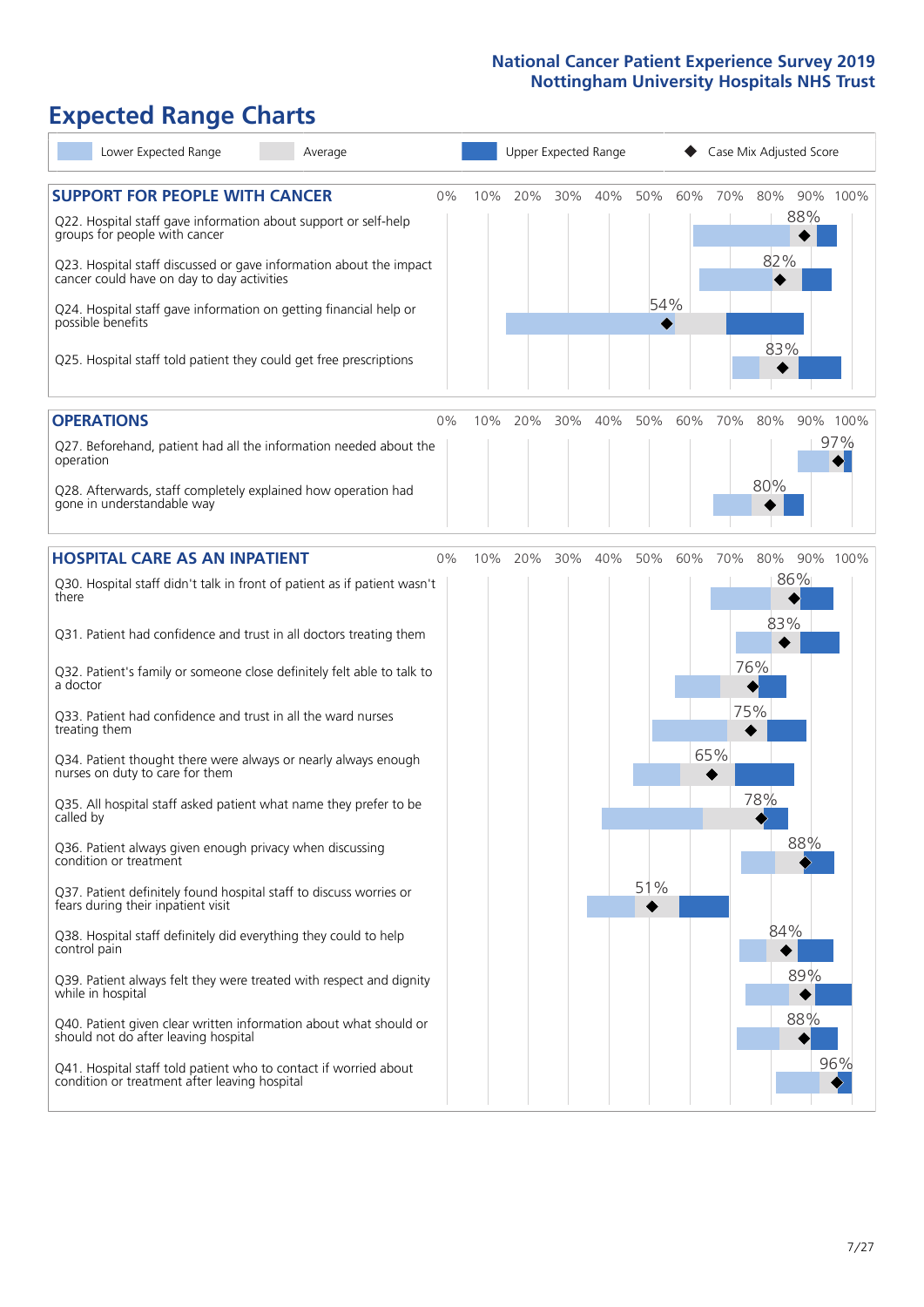# **Expected Range Charts**

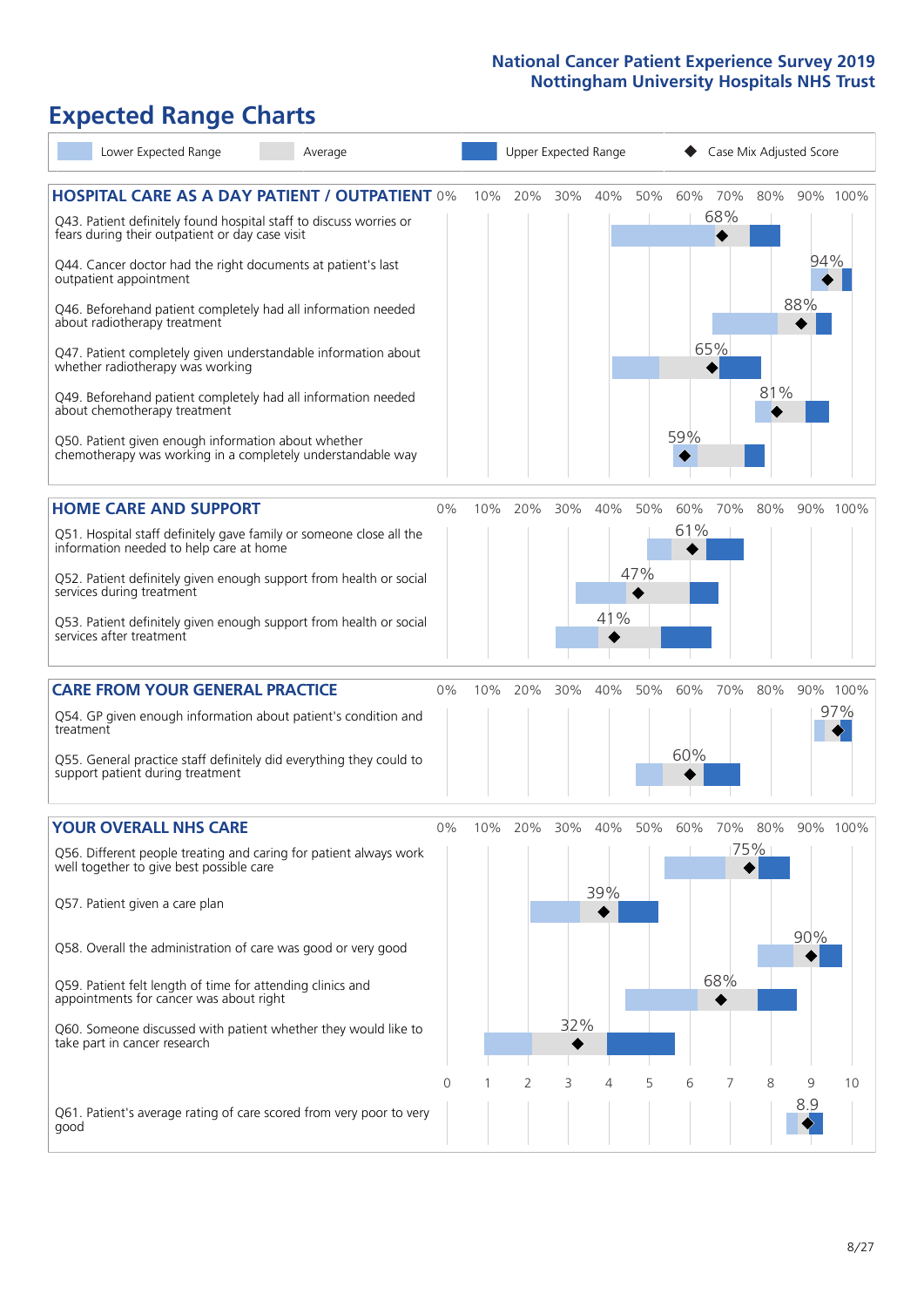# **Comparability Tables**

**CLINICAL NURSE SPECIALIST (CNS)**

\* Indicates where a score has been suppressed because there are less than 21 responses.

\*\* No score available for 2018.

or  $\blacktriangledown$  $\blacktriangle$ 

Change 2018-2019: Indicates where 2019 score is significantly higher or lower than 2018 score Change Overall: Indicates significant change overall (2015, 2016, 2017, 2018 and 2019).

Adjusted Score below Lower Expected Range Adjusted Score between Upper and Lower Expected Ranges Adjusted Score above Upper Expected Range

|                                                                             |           | Case Mix Adjusted Scores<br>Unadjusted Scores |           |               |                                               |         |               |                |                                     |                   |
|-----------------------------------------------------------------------------|-----------|-----------------------------------------------|-----------|---------------|-----------------------------------------------|---------|---------------|----------------|-------------------------------------|-------------------|
|                                                                             | 2018<br>n | 2018<br>Score                                 | 2019<br>n | 2019<br>Score | $\sqrt{C}$   Change   $\sim$<br>2018-<br>2019 | Overall | 2019<br>Score | Lower<br>Range | Upper<br>Expected Expected<br>Range | National<br>Score |
| <b>SEEING YOUR GP</b>                                                       |           |                                               |           |               |                                               |         |               |                |                                     |                   |
| Q1. Saw GP once or twice before being told they needed to go<br>to hospital | 394       | 77%                                           | 382       | 77%           |                                               |         | <b>77%</b>    | 75%            | 83%                                 | 79%               |
| Q2. Patient thought they were seen as soon as necessary                     | 570       | 84%                                           | 559       | 85%           |                                               |         | 85%           | 81%            | 87%                                 | 84%               |
| <b>DIAGNOSTIC TESTS</b>                                                     |           |                                               |           |               |                                               |         |               |                |                                     |                   |

| -----------------                                                         |      |     |     |     |  |     |     |     |     |
|---------------------------------------------------------------------------|------|-----|-----|-----|--|-----|-----|-----|-----|
| Q5. Received all the information needed about the test                    | $**$ | **  | 509 | 94% |  | 94% | 93% | 97% | 95% |
| Q6. The length of time waiting for the test to be done was<br>about right | 522  | 88% | 524 | 88% |  | 88% | 85% | 91% | 88% |
| Q7. Test results explained in completely understandable way               | 524  | 80% | 524 | 81% |  | 81% | 76% | 83% | 80% |

#### **FINDING OUT WHAT WAS WRONG WITH YOU** Q10. Patient told they could bring a family member or friend when first told they had cancer <sup>535</sup> **79%** <sup>527</sup> **77% 77%** 72% 82% **77%** Q11. Patient felt they were told sensitively that they had cancer 562 **85%** 567 **86% 87%** 83% 89% **86%** Q12. Patient completely understood the explanation of what was wrong 571 **75%** 565 **74% 73%** 70% 77% **73%** Q13. Patient given easy to understand written information about the type of cancer they had <sup>514</sup> **77%** <sup>505</sup> **75% 76%** 71% 78% **74%**

| <b>DECIDING THE BEST TREATMENT FOR YOU</b>                                                              |      |     |     |     |     |     |     |     |
|---------------------------------------------------------------------------------------------------------|------|-----|-----|-----|-----|-----|-----|-----|
| Q14. Patient felt that treatment options were completely<br>explained                                   | 511  | 85% | 527 | 85% | 85% | 80% | 87% | 83% |
| Q15. Patient felt possible side effects were definitely explained<br>in an understandable way           | 549  | 76% | 539 | 72% | 71% | 69% | 77% | 73% |
| Q16. Patient definitely given practical advice and support in<br>dealing with side effects of treatment | 551  | 67% | 539 | 67% | 67% | 63% | 72% | 67% |
| Q17. Patient definitely told about side effects that could affect<br>them in the future                 | 504  | 56% | 517 | 55% | 54% | 52% | 61% | 57% |
| Q18. Patient definitely involved as much as they wanted in<br>decisions about care and treatment        | $**$ | **  | 561 | 83% | 83% | 78% | 85% | 81% |

| <b>CLINICAL NURSE SPECIALIST (CNS)</b>                                                    |     |     |     |     |  |     |     |     |     |
|-------------------------------------------------------------------------------------------|-----|-----|-----|-----|--|-----|-----|-----|-----|
| Q19. Patient given the name of a CNS who would support them<br>through their treatment    | 548 | 92% | 546 | 95% |  | 95% | 89% | 95% | 92% |
| Q20. Patient found it very or quite easy to contact their CNS                             | 429 | 86% | 445 | 86% |  | 86% | 80% | 89% | 85% |
| Q21. Patient got understandable answers to important<br>questions all or most of the time | 41  | 89% | 440 | 87% |  | 87% | 84% | 91% | 87% |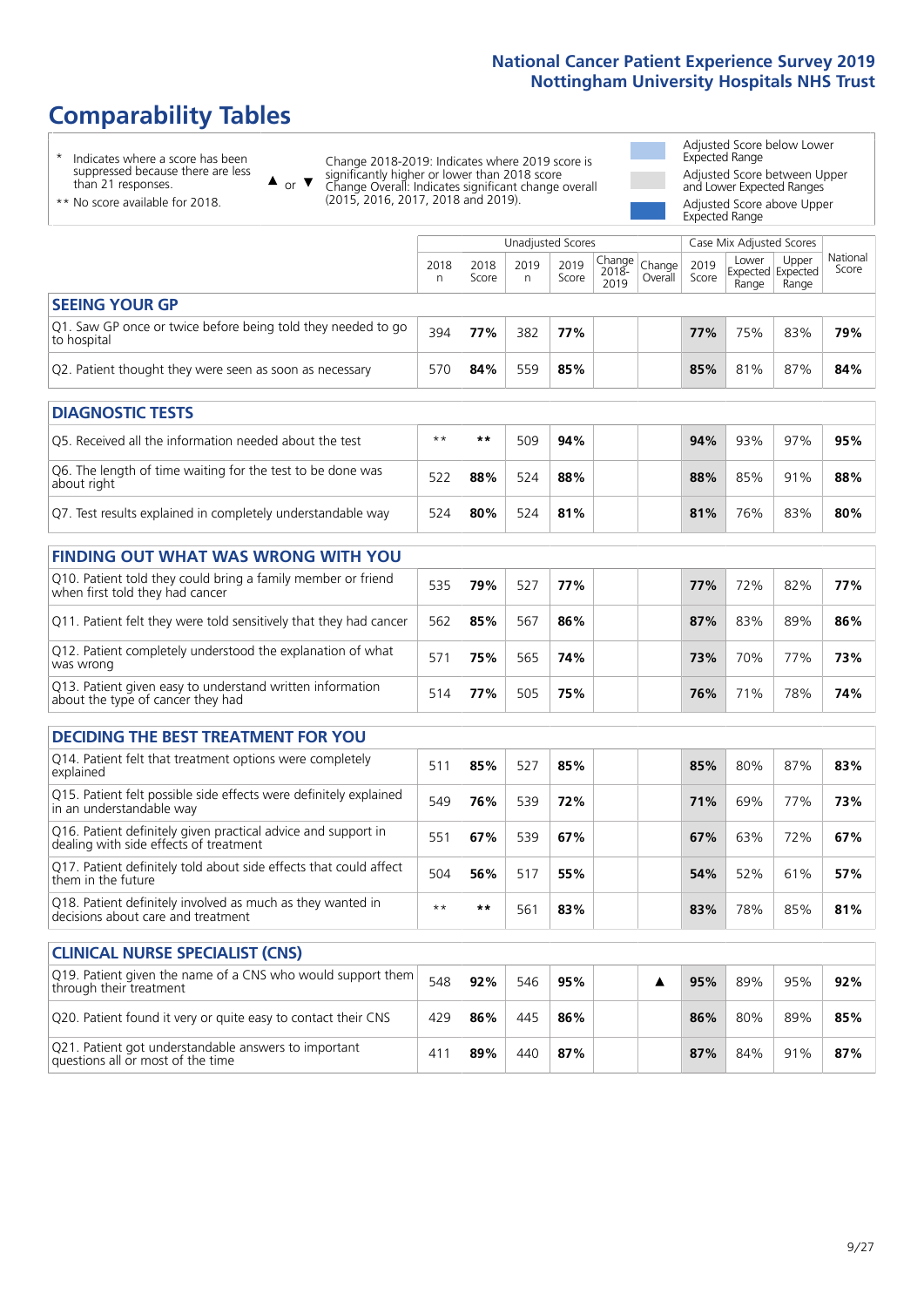# **Comparability Tables**

\* Indicates where a score has been suppressed because there are less than 21 responses.

\*\* No score available for 2018.

 $\triangle$  or  $\nabla$ 

Change 2018-2019: Indicates where 2019 score is significantly higher or lower than 2018 score Change Overall: Indicates significant change overall (2015, 2016, 2017, 2018 and 2019).

Adjusted Score below Lower Expected Range Adjusted Score between Upper and Lower Expected Ranges Adjusted Score above Upper Expected Range

|                                                                                                                   |                      |               | <b>Unadjusted Scores</b> |               |                         |                   |               | Case Mix Adjusted Scores            |                |                   |
|-------------------------------------------------------------------------------------------------------------------|----------------------|---------------|--------------------------|---------------|-------------------------|-------------------|---------------|-------------------------------------|----------------|-------------------|
|                                                                                                                   | 2018<br>$\mathsf{n}$ | 2018<br>Score | 2019<br>n                | 2019<br>Score | Change<br>2018-<br>2019 | Change<br>Overall | 2019<br>Score | Lower<br>Expected Expected<br>Range | Upper<br>Range | National<br>Score |
| <b>SUPPORT FOR PEOPLE WITH CANCER</b>                                                                             |                      |               |                          |               |                         |                   |               |                                     |                |                   |
| Q22. Hospital staff gave information about support or self-help<br>groups for people with cancer                  | 465                  | 86%           | 482                      | 88%           |                         |                   | 88%           | 85%                                 | 91%            | 88%               |
| Q23. Hospital staff discussed or gave information about the<br>impact cancer could have on day to day activities  | 403                  | 83%           | 388                      | 82%           |                         |                   | 82%           | 80%                                 | 88%            | 84%               |
| Q24. Hospital staff gave information on getting financial help or<br>possible benefits                            | 289                  | 54%           | 312                      | 55%           |                         |                   | 54%           | 56%                                 | 69%            | 63%               |
| Q25. Hospital staff told patient they could get free prescriptions                                                | 255                  | 80%           | 268                      | 82%           |                         |                   | 83%           | 77%                                 | 87%            | 82%               |
| <b>OPERATIONS</b>                                                                                                 |                      |               |                          |               |                         |                   |               |                                     |                |                   |
| Q27. Beforehand, patient had all the information needed about<br>the operation                                    | 441                  | 97%           | 410                      | 97%           |                         |                   | 97%           | 94%                                 | 98%            | 96%               |
| Q28. Afterwards, staff completely explained how operation had<br>gone in understandable way                       | 437                  | 81%           | 411                      | 80%           |                         |                   | 80%           | 75%                                 | 83%            | 79%               |
| <b>HOSPITAL CARE AS AN INPATIENT</b>                                                                              |                      |               |                          |               |                         |                   |               |                                     |                |                   |
| Q30. Hospital staff didn't talk in front of patient as if patient<br>wasn't there                                 | $* *$                | $***$         | 403                      | 86%           |                         |                   | 86%           | 80%                                 | 87%            | 84%               |
| Q31. Patient had confidence and trust in all doctors treating<br>them                                             | $**$                 | $***$         | 409                      | 83%           |                         |                   | 83%           | 80%                                 | 87%            | 84%               |
| Q32. Patient's family or someone close definitely felt able to talk<br>to a doctor                                | $* *$                | $***$         | 342                      | 75%           |                         |                   | 76%           | 67%                                 | 77%            | 72%               |
| O33. Patient had confidence and trust in all the ward nurses<br>treating them                                     | $\star\star$         | **            | 409                      | 75%           |                         |                   | 75%           | 69%                                 | 79%            | 74%               |
| Q34. Patient thought there were always or nearly always<br>enough nurses on duty to care for them                 | $**$                 | $***$         | 408                      | 65%           |                         |                   | 65%           | 58%                                 | 71%            | 64%               |
| Q35. All hospital staff asked patient what name they prefer to<br>be called by                                    | $**$                 | $***$         | 401                      | 77%           |                         |                   | 78%           | 63%                                 | 78%            | 71%               |
| Q36. Patient always given enough privacy when discussing<br>condition or treatment                                | $* *$                | $***$         | 406                      | 88%           |                         |                   | 88%           | 81%                                 | 88%            | 85%               |
| Q37. Patient definitely found hospital staff to discuss worries or<br>fears during their inpatient visit          | $* *$                | **            | 312                      | 50%           |                         |                   | 51%           | 46%                                 | 57%            | 52%               |
| Q38. Hospital staff definitely did everything they could to help<br>control pain                                  | $* *$                | $***$         | 372                      | 84%           |                         |                   | 84%           | 79%                                 | 87%            | 83%               |
| Q39. Patient always felt they were treated with respect and<br>dignity while in hospital                          | $* *$                | $***$         | 408                      | 88%           |                         |                   | 89%           | 85%                                 | 91%            | 88%               |
| Q40. Patient given clear written information about what should<br>or should not do after leaving hospital         | $* *$                | $***$         | 383                      | 88%           |                         |                   | 88%           | 82%                                 | 90%            | 86%               |
| Q41. Hospital staff told patient who to contact if worried about<br>condition or treatment after leaving hospital | $**$                 | **            | 393                      | 96%           |                         |                   | 96%           | 92%                                 | 97%            | 94%               |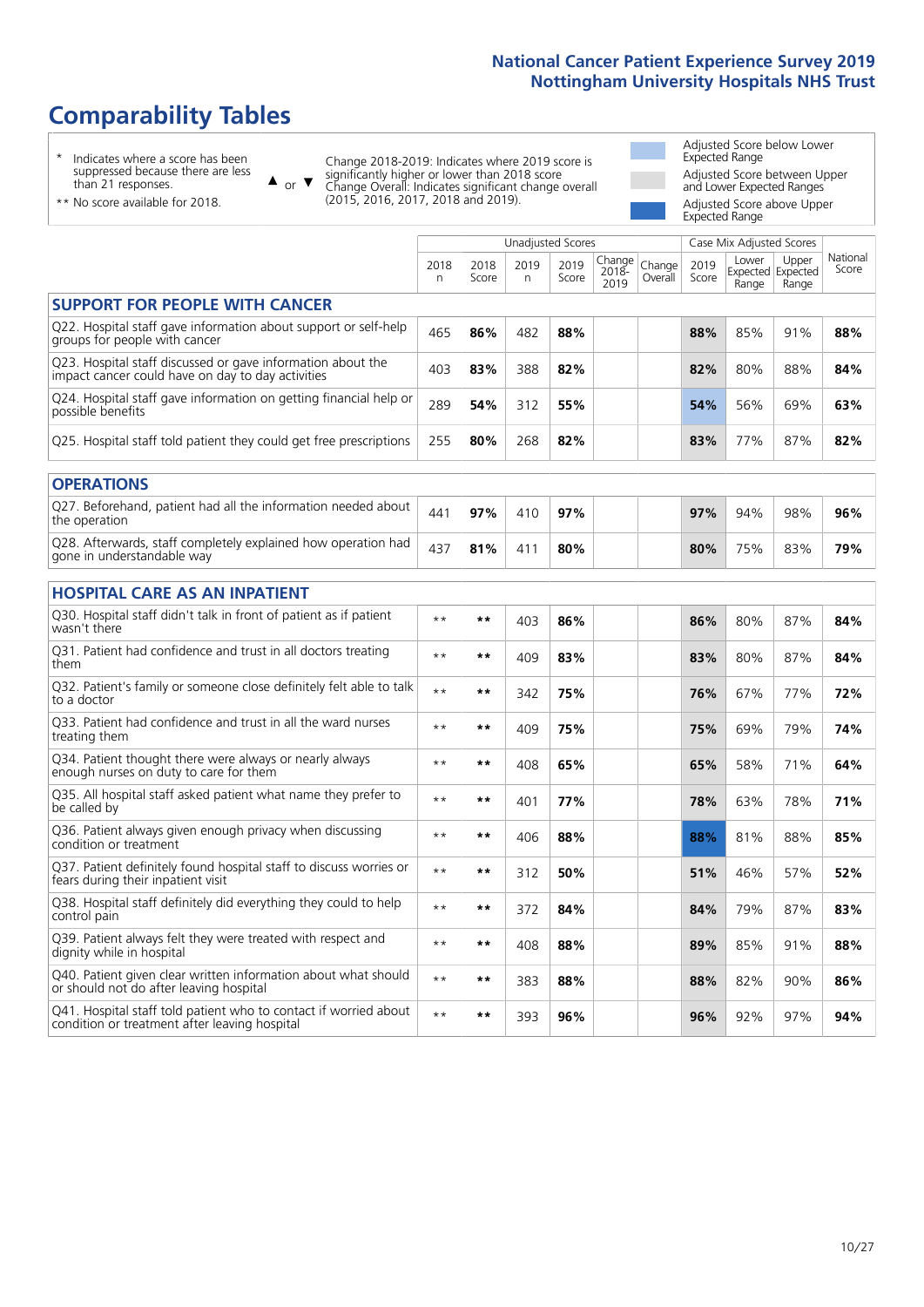# **Comparability Tables**

\* Indicates where a score has been suppressed because there are less than 21 responses.

\*\* No score available for 2018.

 $\triangle$  or  $\nabla$ 

Change 2018-2019: Indicates where 2019 score is significantly higher or lower than 2018 score Change Overall: Indicates significant change overall (2015, 2016, 2017, 2018 and 2019).

Adjusted Score below Lower Expected Range Adjusted Score between Upper and Lower Expected Ranges Adjusted Score above Upper Expected Range

|                                                                                                                       |              |               |            | Unadjusted Scores |                         |                   |               | Case Mix Adjusted Scores |                                     |                   |
|-----------------------------------------------------------------------------------------------------------------------|--------------|---------------|------------|-------------------|-------------------------|-------------------|---------------|--------------------------|-------------------------------------|-------------------|
|                                                                                                                       | 2018<br>n    | 2018<br>Score | 2019<br>n. | 2019<br>Score     | Change<br>2018-<br>2019 | Change<br>Overall | 2019<br>Score | Lower<br>Range           | Upper<br>Expected Expected<br>Range | National<br>Score |
| <b>HOSPITAL CARE AS A DAY PATIENT / OUTPATIENT</b>                                                                    |              |               |            |                   |                         |                   |               |                          |                                     |                   |
| Q43. Patient definitely found hospital staff to discuss worries or<br>fears during their outpatient or day case visit | 416          | 69%           | 428        | 68%               |                         |                   | 68%           | 66%                      | 75%                                 | 71%               |
| Q44. Cancer doctor had the right documents at patient's last<br>outpatient appointment                                | 478          | 94%           | 493        | 94%               |                         |                   | 94%           | 94%                      | 98%                                 | 96%               |
| Q46. Beforehand patient completely had all information needed<br>about radiotherapy treatment                         | 178          | 92%           | 199        | 87%               |                         |                   | 88%           | 82%                      | 91%                                 | 86%               |
| Q47. Patient completely given understandable information<br>about whether radiotherapy was working                    | 145          | 70%           | 167        | 65%               |                         | ▲                 | 65%           | 52%                      | 67%                                 | 60%               |
| Q49. Beforehand patient completely had all information needed<br>about chemotherapy treatment                         | 270          | 84%           | 293        | 81%               |                         |                   | 81%           | 80%                      | 88%                                 | 84%               |
| Q50. Patient given enough information about whether<br>chemotherapy was working in a completely understandable way    | 250          | 59%           | 250        | 57%               |                         |                   | 59%           | 62%                      | 73%                                 | 68%               |
| <b>HOME CARE AND SUPPORT</b>                                                                                          |              |               |            |                   |                         |                   |               |                          |                                     |                   |
| Q51. Hospital staff definitely gave family or someone close all<br>the information needed to help care at home        | 471          | 60%           | 486        | 60%               |                         |                   | 61%           | 55%                      | 64%                                 | 60%               |
| Q52. Patient definitely given enough support from health or<br>social services during treatment                       | 258          | 45%           | 254        | 47%               |                         |                   | 47%           | 44%                      | 60%                                 | 52%               |
| Q53. Patient definitely given enough support from health or<br>social services after treatment                        | 175          | 44%           | 179        | 41%               |                         |                   | 41%           | 37%                      | 53%                                 | 45%               |
| <b>CARE FROM YOUR GENERAL PRACTICE</b>                                                                                |              |               |            |                   |                         |                   |               |                          |                                     |                   |
| Q54. GP given enough information about patient's condition<br>and treatment                                           | 463          | 95%           | 478        | 96%               |                         |                   | 97%           | 93%                      | 97%                                 | 95%               |
| Q55. General practice staff definitely did everything they could<br>to support patient during treatment               | 377          | 60%           | 378        | 60%               |                         |                   | 60%           | 53%                      | 63%                                 | 58%               |
| <b>YOUR OVERALL NHS CARE</b>                                                                                          |              |               |            |                   |                         |                   |               |                          |                                     |                   |
| Q56. Different people treating and caring for patient always<br>work well together to give best possible care         | $\star\star$ | $***$         | 542        | 74%               |                         |                   | 75%           | 69%                      | 77%                                 | 73%               |
| Q57. Patient given a care plan                                                                                        | 430          | 32%           | 419        | 38%               |                         |                   | 39%           | 33%                      | 42%                                 | 38%               |
| Q58. Overall the administration of care was good or very good                                                         | 570          | 87%           | 552        | 90%               |                         |                   | 90%           | 86%                      | 92%                                 | 89%               |
| Q59. Patient felt length of time for attending clinics and<br>appointments for cancer was about right                 | 562          | 70%           | 550        | 67%               |                         | ▲                 | 68%           | 62%                      | 77%                                 | 69%               |
| Q60. Someone discussed with patient whether they would like<br>to take part in cancer research                        | 543          | 42%           | 528        | 32%               | $\overline{\textbf{v}}$ |                   | 32%           | 21%                      | 40%                                 | 30%               |
| Q61. Patient's average rating of care scored from very poor to<br>very good                                           | 560          | 8.9           | 551        | 8.9               |                         | ▲                 | 8.9           | 8.7                      | 8.9                                 | 8.8               |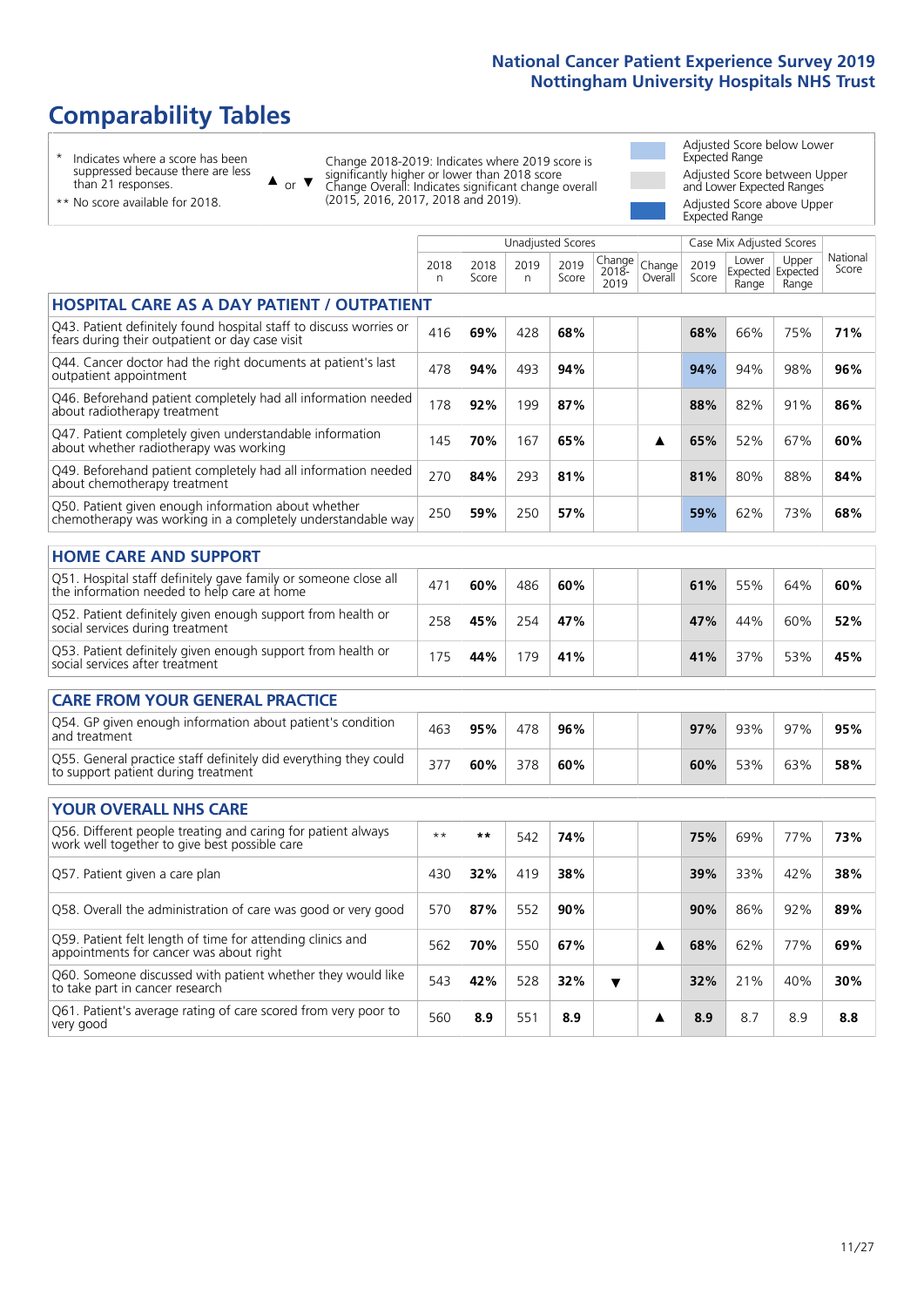# **Tumour Type Tables**

- \* Indicates where a score has been suppressed because there are less than 21 responses.
- n.a. Indicates that there were no respondents for that tumour group.

| <b>SEEING YOUR GP</b>                           |              |               |               |                   |                   |                |                  |      | <b>Tumour Group</b>                 |         |      |                 |                       |                                                 |                |
|-------------------------------------------------|--------------|---------------|---------------|-------------------|-------------------|----------------|------------------|------|-------------------------------------|---------|------|-----------------|-----------------------|-------------------------------------------------|----------------|
|                                                 |              | Brain.<br>CNS | <b>Breast</b> | Colorectal<br>LGT | ত<br>Gynaecologic | Haematological | Head and<br>Neck | Lung | Prostate                            | Sarcoma | Skin | Upper<br>Gastro | $\sigma$<br>Jrologica | Other                                           | All<br>Cancers |
| Q1. Saw GP once or twice before being told they | Trust        | $\star$       |               | 94% 75% 90% 69%   |                   |                | $\star$          |      | 68% 78%                             |         |      |                 |                       | 58% 79% 68% 77%                                 |                |
| needed to go to hospital                        | National 59% |               |               |                   |                   |                |                  |      | 94% 75% 77% 67% 79% 71% 82% 71% 90% |         |      |                 |                       | 74%   83%   74%   79%                           |                |
| Q2. Patient thought they were seen as soon as   | <b>Trust</b> | $\star$       |               |                   |                   |                |                  |      | 88% 86% 89% 84% 91% 82% 83%         | $\star$ |      |                 |                       | 86% 86% 79% 85%                                 |                |
| necessary                                       | National I   | 79%           |               |                   |                   |                |                  |      |                                     |         |      |                 |                       | 89% 83% 81% 82% 81% 84% 86% 69% 85% 79% 85% 79% | 84%            |

#### **DIAGNOSTIC TESTS** Tumour Group

|                                                   |                                                                  | Brain   | <b>Breast</b> | Colorectal<br>LGT           | Gynaecological | Haematological | Head and<br>Neck | Lung | Prostate | Sarcoma             | Skin | Upper<br>Gastro | rologica        | Other       | All<br>Cancers |
|---------------------------------------------------|------------------------------------------------------------------|---------|---------------|-----------------------------|----------------|----------------|------------------|------|----------|---------------------|------|-----------------|-----------------|-------------|----------------|
| Q5. Received all the information needed about     | Trust                                                            | $\star$ |               | 94% 92%                     | 88%            | 95%            | $\star$          |      | 86% 97%  |                     |      | 97%             |                 | 98% 94% 94% |                |
| the test                                          | National                                                         | 93%     |               | 95% 95%                     | 93%            |                |                  |      |          | 95% 93% 95% 95% 93% | 96%  | 95%             |                 | 95% 95% 95% |                |
| Q6. The length of time waiting for the test to be | Trust                                                            | $\star$ |               | $92\%$ 91%                  | 78%            | 90%            | $\star$          |      | 89% 85%  | $\star$             |      |                 | 86% 88% 88% 88% |             |                |
| done was about right                              | National 84% 91% 88% 86% 89% 88% 87% 87% 81% 87% 84% 87% 86% 88% |         |               |                             |                |                |                  |      |          |                     |      |                 |                 |             |                |
| Q7. Test results explained in completely          | Trust                                                            | $\star$ |               | 81% 87% 71% 76% 81% 86% 85% |                |                |                  |      |          | $\star$             |      |                 | 76% 83% 79% 81% |             |                |
| understandable way                                | National 71% 83% 82% 77% 77% 79% 80% 80% 78% 84% 75% 80% 76% 80% |         |               |                             |                |                |                  |      |          |                     |      |                 |                 |             |                |

| <b>FINDING OUT WHAT WAS WRONG WITH YOU</b>        |              |         |               |                       |                                 |                   |                        |                 | <b>Tumour Group</b> |         |         |                 |             |             |                |
|---------------------------------------------------|--------------|---------|---------------|-----------------------|---------------------------------|-------------------|------------------------|-----------------|---------------------|---------|---------|-----------------|-------------|-------------|----------------|
|                                                   |              | Brain   | <b>Breast</b> | olorectal<br>LGT<br>Ō | Gynaecological                  | aematologica<br>エ | ad and<br>Neck<br>Head | Lung            | Prostate            | Sarcoma | Skin    | Upper<br>Gastro | Urological  | Other       | All<br>Cancers |
| Q10. Patient told they could bring a family       | <b>Trust</b> | $\star$ | 87%           | 88%                   | 76%                             | 71%               | $\star$                | 80% 76%         |                     | $\ast$  | $\star$ | 78%             | 60%         | 69%         | 77%            |
| member or friend when first told they had cancer  | National     | 85%     | 82%           | 82%                   | 71%                             | 71%               | 71%                    | 77%             | 79%                 | 73%     | 69%     | 76%             | 73%         | 75%         | 77%            |
| Q11. Patient felt they were told sensitively that | Trust        | $\star$ |               | 88% 89%               | 94%                             |                   |                        | 79% 92% 73% 86% |                     | $\ast$  | $\star$ | 78%             | 92%         | 89%         | 86%            |
| they had cancer                                   | National     | 79%     |               |                       | 89% 87% 82% 84% 87% 83% 86% 84% |                   |                        |                 |                     |         | 89%     |                 |             | 81% 84% 83% | 86%            |
| Q12. Patient completely understood the            | Trust        | $\star$ | 71%           | 82%                   | 71%                             | 73% 79% 76% 63%   |                        |                 |                     | $\ast$  |         |                 | 65% 82% 72% |             | 74%            |
| explanation of what was wrong                     | National     |         | 66% 77%       | 79%                   | 73%                             | 60%               |                        | 78% 76% 79%     |                     | 67%     | 80%     | 70%             | 77%         |             | 70% 73%        |
| Q13. Patient given easy to understand written     | Trust        | $\star$ | 78%           | 77%                   | 77%                             | 74%               | $\star$                | 76% 88%         |                     | $\ast$  | $\star$ |                 | 62% 83%     | 65% 75%     |                |
| information about the type of cancer they had     | National     | 66%     | 78%           | 73%                   | 71%                             | 76%               |                        | 69%   67%   83% |                     |         | 67% 84% | 67%             | 74%         | 65%         | 74%            |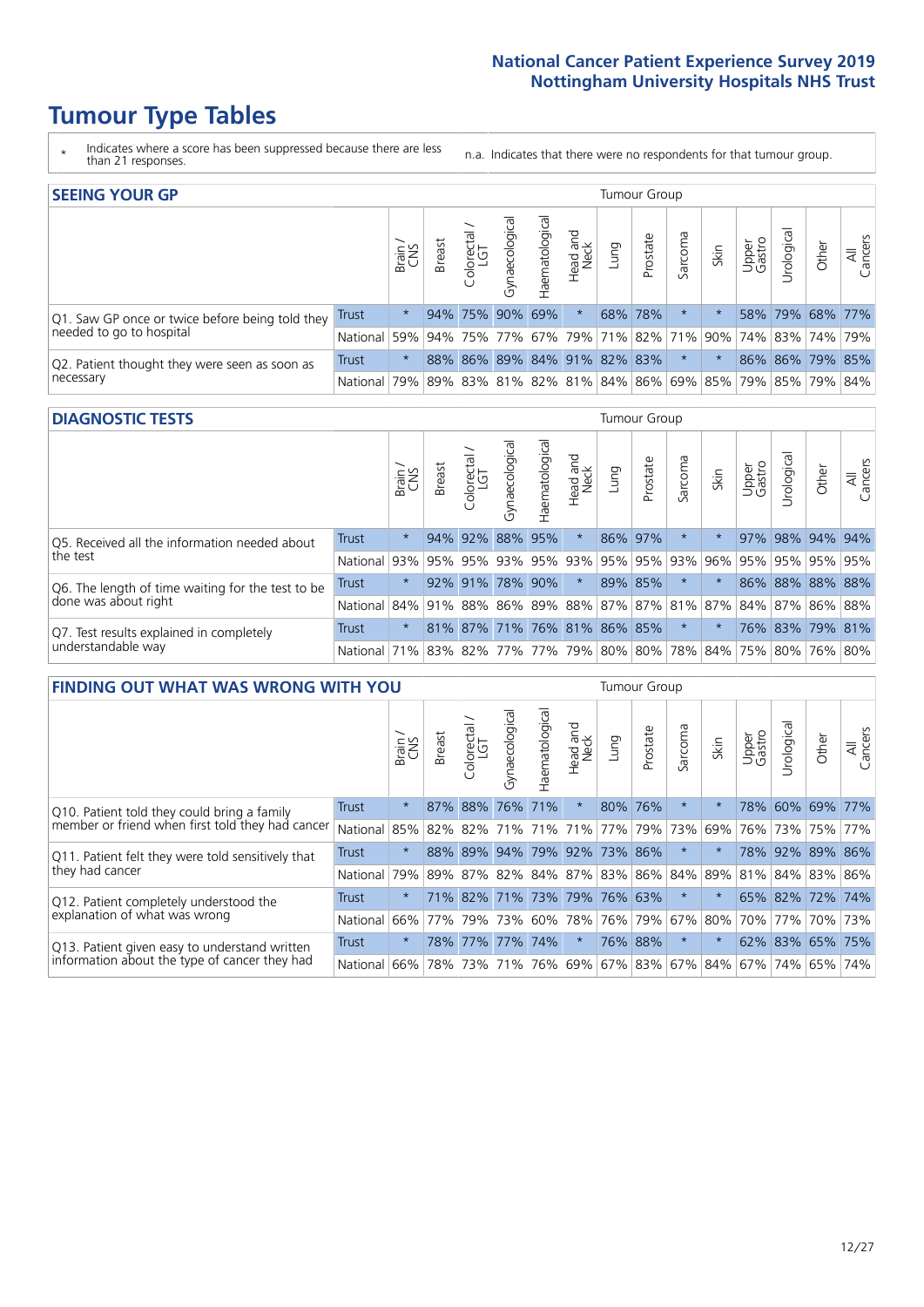# **Tumour Type Tables**

\* Indicates where a score has been suppressed because there are less than 21 responses.

n.a. Indicates that there were no respondents for that tumour group.

| <b>DECIDING THE BEST TREATMENT FOR YOU</b>         |              |         |               |                       |                |                |                             |             | <b>Tumour Group</b> |                                     |         |                 |                 |             |                |
|----------------------------------------------------|--------------|---------|---------------|-----------------------|----------------|----------------|-----------------------------|-------------|---------------------|-------------------------------------|---------|-----------------|-----------------|-------------|----------------|
|                                                    |              | Brain   | <b>Breast</b> | olorectal<br>LGT<br>Ũ | Gynaecological | Haematological | ad and<br>Neck<br>Head      | Lung        | Prostate            | Sarcoma                             | Skin    | Upper<br>Gastro | Jrological      | Other       | All<br>Cancers |
| Q14. Patient felt that treatment options were      | <b>Trust</b> | $\star$ | 85%           | 84%                   | 84%            |                | 89% 71% 86%                 |             | 80%                 | $\star$                             |         | 89%             |                 | 94% 82% 85% |                |
| completely explained                               | National     | 85%     | 85%           | 85%                   |                |                | 85% 82% 87%                 | 84% 83% 83% |                     |                                     | 89%     | 81%             | 83%             | 79% 83%     |                |
| Q15. Patient felt possible side effects were       | Trust        | $\star$ | 69%           | 88%                   |                | 63% 76%        | $\star$                     |             | 71% 69%             | $\star$                             |         | 68%             | 77% 67% 72%     |             |                |
| definitely explained in an understandable way      | National     | 69%     | 74%           | 76%                   |                | 75% 69%        | 73%                         |             | 74% 73%             | 73%                                 | 77%     | 72%             | 71%             | 70% 73%     |                |
| Q16. Patient definitely given practical advice and | Trust        | $\star$ | 67%           | $80\%$                |                |                | 74% 57% 76% 62% 69%         |             |                     | $\ast$                              | $\star$ |                 | 58% 64% 66% 67% |             |                |
| support in dealing with side effects of treatment  | National     | 63%     | 70%           | 70%                   |                |                | 69% 65% 70% 69% 65%         |             |                     | 66%                                 | 71%     | 66%             | 63% 64% 67%     |             |                |
| Q17. Patient definitely told about side effects    | Trust        | $\star$ |               |                       |                |                | 55% 61% 57% 50% 52% 49% 60% |             |                     | $\star$                             | $\star$ |                 | 53% 55% 51% 55% |             |                |
| that could affect them in the future               | National     | 62%     | 57%           | 59%                   |                |                | 56% 51% 64% 56% 66%         |             |                     | 54%                                 | 66%     | 53%             |                 | 56% 52%     | 57%            |
| Q18. Patient definitely involved as much as they   | Trust        | $\star$ |               |                       |                |                | 85% 90% 80% 85% 78% 77% 74% |             |                     | $\star$                             |         |                 | 86% 88% 73% 83% |             |                |
| wanted in decisions about care and treatment       | National     | 79%     |               |                       |                |                |                             |             |                     | 81% 83% 81% 80% 81% 81% 84% 81% 87% |         | 79%             |                 | 79% 78% 81% |                |

#### **CLINICAL NURSE SPECIALIST (CNS)** Tumour Group

|                                             |          | Brain   | <b>Breast</b>   | olorectal<br>LGT<br>$\cup$ | aecologica<br>ĞŘ | $\overline{\sigma}$<br>O<br>aematologi | Head and<br>Neck | Lung    | Prostate | Sarcoma  | Skin   | Upper<br>Gastro                             | $\sigma$<br>rologica | Other                                               | All<br>ancers<br>$\cup$ |
|---------------------------------------------|----------|---------|-----------------|----------------------------|------------------|----------------------------------------|------------------|---------|----------|----------|--------|---------------------------------------------|----------------------|-----------------------------------------------------|-------------------------|
| Q19. Patient given the name of a CNS who    | Trust    | $\star$ |                 | 100% 99%                   | 91%              |                                        | 92% 96% 95% 97%  |         |          | $^\star$ |        | 92%                                         | 91%                  | 86% 95%                                             |                         |
| would support them through their treatment  | National |         |                 |                            |                  |                                        |                  |         |          |          |        |                                             |                      | 95% 95% 92% 95% 92% 91% 94% 91% 91% 91% 93% 85% 89% | 92%                     |
| Q20. Patient found it very or quite easy to | Trust    | $\star$ |                 |                            | 82% 85% 92% 87%  |                                        | $\star$          | 83% 88% |          | $\ast$   | $\ast$ |                                             |                      | 86% 91% 95% 86%                                     |                         |
| contact their CNS                           | National |         |                 |                            |                  |                                        |                  |         |          |          |        | 86% 84% 88% 85% 87% 86% 86% 80% 86% 90% 85% |                      | 83% 83%                                             | 85%                     |
| Q21. Patient got understandable answers to  | Trust    | $\star$ |                 | 84% 91%                    | 91%              | 89%                                    | $\star$          | 86% 97% |          | $\star$  |        |                                             |                      | 86% 89% 90%                                         | 87%                     |
| important questions all or most of the time | National |         | 82% 87% 89% 86% |                            |                  |                                        |                  |         |          |          |        |                                             |                      | 89%   88%   86%   87%   87%   93%   86%   87%   86% | 87%                     |

| <b>SUPPORT FOR PEOPLE WITH CANCER</b>                                                             |              |         |               |            |                |                |                        |             | Tumour Group |                  |         |                 |             |             |                |
|---------------------------------------------------------------------------------------------------|--------------|---------|---------------|------------|----------------|----------------|------------------------|-------------|--------------|------------------|---------|-----------------|-------------|-------------|----------------|
|                                                                                                   |              | Brain   | <b>Breast</b> | Colorectal | Gynaecological | Haematological | ad and<br>Neck<br>Head | <b>Dung</b> | Prostate     | arcoma<br>$\sim$ | Skin    | Upper<br>Gastro | Jrological  | Other       | All<br>Cancers |
| Q22. Hospital staff gave information about<br>support or self-help groups for people with         | <b>Trust</b> | $\star$ | 97%           | 94%        | 88%            | 85%            | $\star$                | 71%         | 88%          | $\star$          | $\star$ | 84%             | 90%         | 77%         | 88%            |
| cancer                                                                                            | National     | 92%     | 92%           | 88%        | 87%            | 86%            | 88%                    |             | 87% 91%      | 86%              | 90%     | 88%             | 81%         | 83%         | 88%            |
| Q23. Hospital staff discussed or gave information<br>about the impact cancer could have on day to | Trust        | $\star$ | 88%           | 94%        | $\star$        | 84%            | $\star$                | 63%         | 93%          | $\star$          |         | 77%             |             | 75% 76% 82% |                |
| day activities                                                                                    | National     | 84%     | 86%           | 85%        | 82%            | 84%            | 84%                    | 83%         | 88%          | 81%              | 86%     | 83%             |             | 78% 79%     | 84%            |
| Q24. Hospital staff gave information on getting                                                   | Trust        | $\star$ | 66%           | 56%        | $\star$        | 40%            | $\star$                | 46%         | $\star$      | $\star$          | $\star$ |                 | 52% 52% 51% |             | 55%            |
| financial help or possible benefits                                                               | National     | 78%     |               | 68% 61%    | 66%            | 61%            | 67%                    | 72%         | 55%          | 64%              | 60%     | 64%             | 47%         | 59%         | 63%            |
| Q25. Hospital staff told patient they could get                                                   | Trust        | $\star$ |               | 95% 82%    | $\star$        | 83%            | $\star$                | $\star$     | $\star$      | $\star$          | $\star$ | $\star$         | $\star$     |             | 78% 82%        |
| free prescriptions                                                                                | National     | 82%     |               | 81% 83%    | 79%            | 87%            |                        | 84% 86% 80% |              | 78%              | 71%     | $ 84\% $        | 73%         | 81%         | 82%            |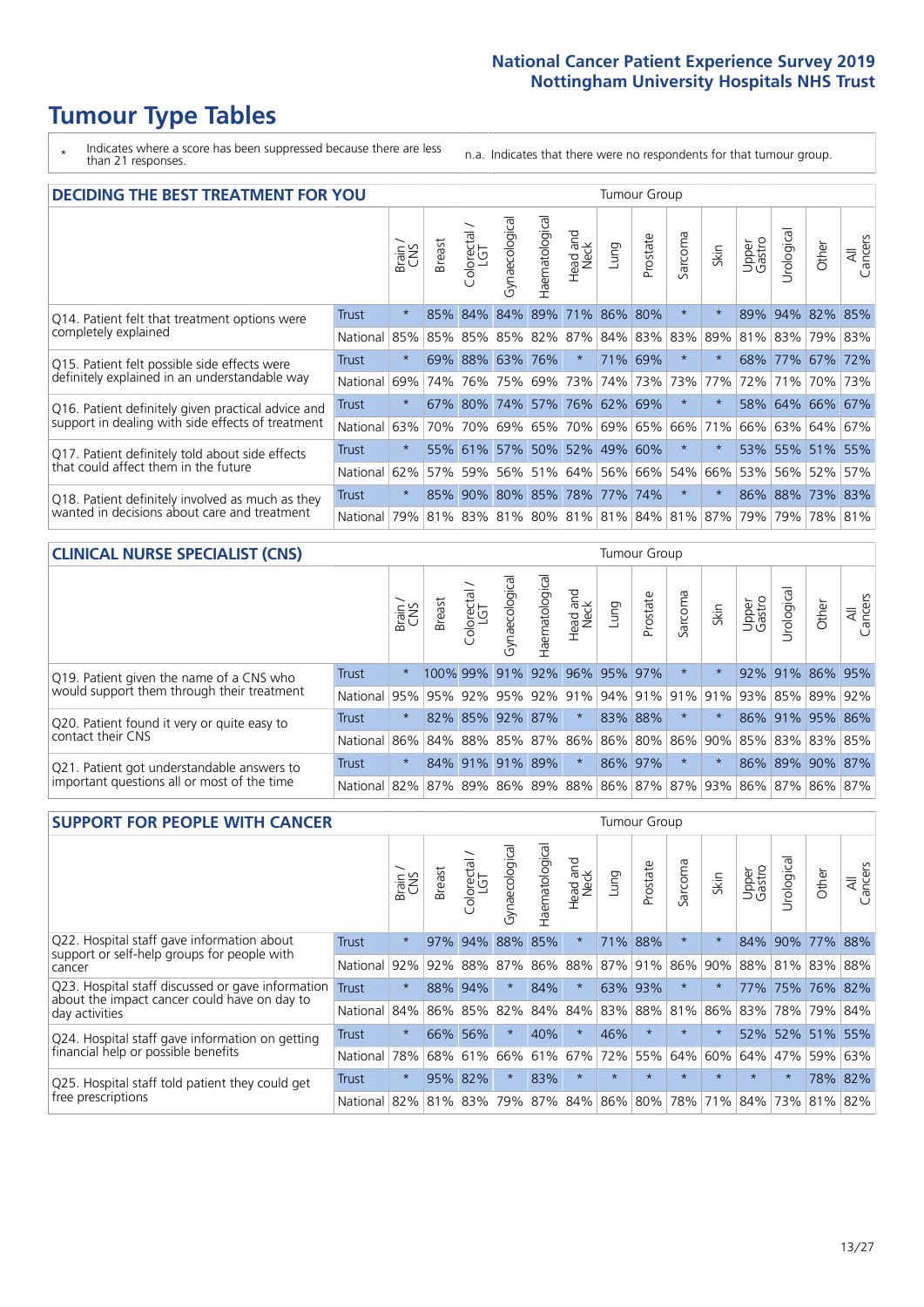# **Tumour Type Tables**

- \* Indicates where a score has been suppressed because there are less than 21 responses.
- n.a. Indicates that there were no respondents for that tumour group.

| <b>OPERATIONS</b>                                |              |            |               |                   |                |                |                  |         | Tumour Group |                     |      |                 |                                                                 |       |                |
|--------------------------------------------------|--------------|------------|---------------|-------------------|----------------|----------------|------------------|---------|--------------|---------------------|------|-----------------|-----------------------------------------------------------------|-------|----------------|
|                                                  |              | Brain      | <b>Breast</b> | Colorectal<br>LGT | Gynaecological | Haematological | Head and<br>Neck | Lung    | Prostate     | Sarcoma             | Skin | Upper<br>Gastro | ক<br>Irologica                                                  | Other | All<br>Cancers |
| Q27. Beforehand, patient had all the information | Trust        | $^\star$   |               |                   | 96% 98% 100%   | $^\star$       | $\star$          | 91%     | $\star$      | $\star$             |      |                 | 97% 95% 100% 97%                                                |       |                |
| needed about the operation                       | National     | $96\%$     |               | 97% 96%           | $ 96\% 94\% $  |                |                  |         |              | 96% 95% 97% 95% 96% |      |                 | 96% 95% 95% 96%                                                 |       |                |
| Q28. Afterwards, staff completely explained how  | <b>Trust</b> | $\star$    |               |                   | 80% 79% 100%   | $\star$        |                  | 81% 83% | $\star$      | $\star$             |      |                 | 72% 81% 66% 80%                                                 |       |                |
| operation had gone in understandable way         | National I   | <b>76%</b> |               | 79% 83%           |                |                |                  |         |              |                     |      |                 | 79%   78%   79%   79%   78%   80%   82%   79%   76%   77%   79% |       |                |

#### **HOSPITAL CARE AS AN INPATIENT** Tumour Group

|                                                                                                  |              | Brain   | Breast | Colorectal /<br>LGT | Gynaecological  | Haematological              | Head and<br>Neck | Lung     | Prostate | Sarcoma | Skin    | Upper<br>Gastro | Urological                                          | Other       | All<br>Cancers |
|--------------------------------------------------------------------------------------------------|--------------|---------|--------|---------------------|-----------------|-----------------------------|------------------|----------|----------|---------|---------|-----------------|-----------------------------------------------------|-------------|----------------|
| Q30. Hospital staff didn't talk in front of patient                                              | <b>Trust</b> | $\star$ | 89%    |                     | 89% 83% 83%     |                             | $\star$          | 78%      | 92%      | $\star$ | $\star$ |                 | 77% 89% 82% 86%                                     |             |                |
| as if patient wasn't there                                                                       | National     | 81%     | 86%    | 81%                 | 83%             | 84%                         |                  | 83% 81%  | 88%      | 86%     | 86%     |                 | 81% 83%                                             | 82%         | 84%            |
| Q31. Patient had confidence and trust in all                                                     | Trust        | $\star$ | 89%    | 87%                 | 97%             | 83% 81% 73%                 |                  |          | 88%      | $\star$ | $\star$ |                 | 64% 92% 82% 83%                                     |             |                |
| doctors treating them                                                                            | National     | 82%     |        | 83% 85%             |                 | 83% 82% 87% 83% 89%         |                  |          |          | 86%     | 85%     |                 | 81% 85% 80% 84%                                     |             |                |
| Q32. Patient's family or someone close definitely                                                | <b>Trust</b> | $\star$ |        |                     | 78% 86% 65% 58% |                             | $\star$          | 81%      | $\star$  | $\star$ | $\star$ |                 | 73% 76% 79% 75%                                     |             |                |
| felt able to talk to a doctor                                                                    | National     | 67%     | 72%    | 73%                 |                 | 72% 74% 75%                 |                  | $ 74\% $ | 72%      | 71%     | 74%     |                 | 73% 71%                                             | 69% 72%     |                |
| Q33. Patient had confidence and trust in all the                                                 | <b>Trust</b> | $\star$ |        |                     |                 | 76% 76% 79% 70% 81% 72%     |                  |          | 84%      | $\star$ | $\star$ |                 | 79% 76% 67% 75%                                     |             |                |
| ward nurses treating them                                                                        | National     | 72%     | 73%    | 72%                 | 71%             | 77%                         |                  | 75% 77%  | 79%      | 74%     | 75%     | 73%             | 77%                                                 | 69%         | 74%            |
| Q34. Patient thought there were always or nearly                                                 | <b>Trust</b> | $\star$ | 62%    | 70%                 | 69%             | 40% 71% 78%                 |                  |          | 68%      | $\star$ | $\star$ | 67%             | 74%                                                 | 58% 65%     |                |
| always enough nurses on duty to care for them                                                    | National     | 68%     | 64%    | 62%                 | 63%             | 63%                         | 65%              | 68%      | 72%      | 65%     | 70%     | 65%             | 66%                                                 | 60%         | 64%            |
| Q35. All hospital staff asked patient what name                                                  | Trust        | $\star$ |        |                     |                 | 70% 80% 86% 63% 62% 86% 88% |                  |          |          | $\star$ | $\star$ |                 | 82% 89% 72% 77%                                     |             |                |
| they prefer to be called by                                                                      | National     | 68%     | 62%    |                     | 74% 65%         | 72%                         | 71%              | 76%      | 72%      | 74%     | 70%     | 78%             | 76%                                                 | 69%         | 71%            |
| Q36. Patient always given enough privacy when                                                    | Trust        | $\star$ |        | 91% 89%             | 86%             | 90% 95% 83%                 |                  |          | 84%      | $\star$ | $\star$ |                 | 76% 95% 88% 88%                                     |             |                |
| discussing condition or treatment                                                                | National     | 78%     |        | 84% 85%             |                 | 81% 86% 87% 84%             |                  |          | 88%      | 84%     | 84%     |                 | 84% 85%                                             | 82% 85%     |                |
| Q37. Patient definitely found hospital staff to                                                  | <b>Trust</b> | $\star$ | 49%    | 57%                 |                 | 59% 58%                     | $\star$          | 36%      | $\star$  | $\star$ | $\star$ |                 | 59% 54%                                             | 54%         | 50%            |
| discuss worries or fears during their inpatient visit                                            | National     | 45%     |        |                     |                 | 51% 55% 51% 56% 52%         |                  | 49%      | 53%      |         | 54% 51% |                 | 53% 49% 46% 52%                                     |             |                |
| Q38. Hospital staff definitely did everything they                                               | <b>Trust</b> | $\star$ |        |                     | 86% 85% 89% 87% |                             | $\star$          |          | 76% 87%  | $\star$ | $\star$ | 86%             | 74% 84% 84%                                         |             |                |
| could to help control pain                                                                       | National     | 85%     | 83%    | 84%                 | 82%             |                             | 82% 80%          | 84%      | 85%      | 83%     | 85%     | 82%             |                                                     | 81% 82% 83% |                |
| Q39. Patient always felt they were treated with                                                  | Trust        | $\star$ | 89%    |                     |                 | 98% 93% 83% 90% 81% 84%     |                  |          |          | $\star$ | $\star$ |                 | 85% 86% 94% 88%                                     |             |                |
| respect and dignity while in hospital                                                            | National     | 85%     | 87%    |                     |                 | 87% 85% 89% 87% 88% 91%     |                  |          |          | 89%     | 89%     | 88%             |                                                     | 90% 86% 88% |                |
| Q40. Patient given clear written information<br>about what should or should not do after leaving | <b>Trust</b> | $\star$ | 93%    |                     | 90% 100% 85%    |                             | $\ast$           |          | 83% 87%  | $\star$ | $\star$ |                 | 75% 86% 87% 88%                                     |             |                |
| hospital                                                                                         | National 80% |         | 89%    |                     |                 | 86% 86% 83% 87% 82% 91%     |                  |          |          | 85%     | 90%     |                 | 82% 87% 83% 86%                                     |             |                |
| Q41. Hospital staff told patient who to contact<br>if worried about condition or treatment after | <b>Trust</b> | $\star$ | 98%    |                     |                 | 96% 100% 100%               | $\star$          |          | 97% 96%  | $\star$ | $\star$ |                 | 87% 95% 97% 96%                                     |             |                |
| leaving hospital                                                                                 | National 94% |         |        |                     |                 |                             |                  |          |          |         |         |                 | 95% 95% 93% 96% 93% 92% 96% 94% 95% 92% 92% 93% 94% |             |                |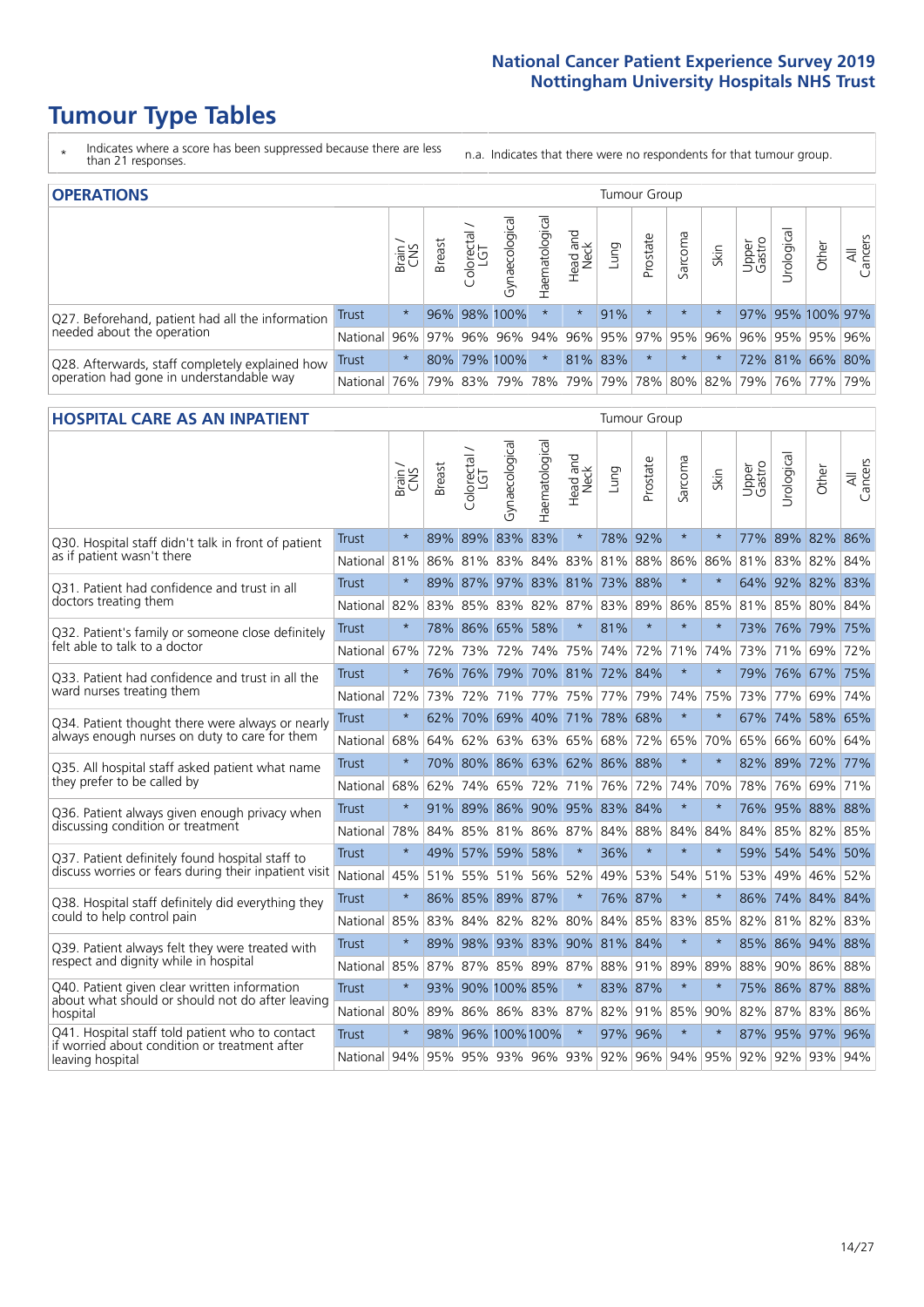# **Tumour Type Tables**

- \* Indicates where a score has been suppressed because there are less than 21 responses.
- n.a. Indicates that there were no respondents for that tumour group.

| <b>HOSPITAL CARE AS A DAY PATIENT / OUTPATIENT</b>                                                     |              |         |               |                                                          |                |                |                     |              | <b>Tumour Group</b> |         |         |                 |            |         |                |
|--------------------------------------------------------------------------------------------------------|--------------|---------|---------------|----------------------------------------------------------|----------------|----------------|---------------------|--------------|---------------------|---------|---------|-----------------|------------|---------|----------------|
|                                                                                                        |              | Brain   | <b>Breast</b> | $\overline{\phantom{0}}$<br>olorectal /<br>LGT<br>$\cup$ | Gynaecological | Haematological | and<br>Neck<br>Head | Dung         | Prostate            | Sarcoma | Skin    | Upper<br>Gastro | Urological | Other   | All<br>Cancers |
| Q43. Patient definitely found hospital staff to<br>discuss worries or fears during their outpatient or | <b>Trust</b> | $\star$ | 70%           | 75%                                                      | 79%            | 68%            | $\star$             | 53%          | 75%                 | $\star$ | $\ast$  | 68%             | 57%        | 67%     | 68%            |
| day case visit                                                                                         | National     | 66%     | 68%           | 73%                                                      | 70%            | 73%            | 72%                 | 70%          | 74%                 | 72%     | 72%     | 71%             | 67%        | 68%     | 71%            |
| Q44. Cancer doctor had the right documents at                                                          | Trust        | $\star$ | 95%           | 98%                                                      | 90%            |                |                     | 98% 100% 95% | 94%                 | $\star$ |         | 91%             | 90%        | 86%     | 94%            |
| patient's last outpatient appointment                                                                  | National     | 94%     | 96%           | 96%                                                      | 96%            | 97%            |                     | 96% 96%      | 96%                 | 96%     | 96%     | 94%             |            | 96% 95% | 96%            |
| Q46. Beforehand patient completely had                                                                 | <b>Trust</b> | $\star$ | 91%           | $\star$                                                  | $\star$        | $\star$        | $\star$             | $\star$      | $\star$             | $\star$ | $\star$ | $\star$         | $\star$    |         | 88% 87%        |
| all information needed about radiotherapy<br>treatment                                                 | National     | 91%     | 88%           | 83%                                                      | 88%            | 84%            | 86%                 | 86%          | 88%                 | 88%     | 84%     | 86%             | 83%        | 84% 86% |                |
| Q47. Patient completely given understandable                                                           | Trust        | $\star$ | 69%           | $\star$                                                  |                |                | $\star$             | $\star$      | $\star$             | 大       | n.a.    | $^\star$        |            | 71%     | 65%            |
| information about whether radiotherapy was<br>working                                                  | National     | 56%     | 60%           | 57%                                                      | 61%            | 62%            | 63%                 | 59%          | 60%                 | 67%     | 57%     | 52%             | 59%        | 59%     | 60%            |
| Q49. Beforehand patient completely had all                                                             | <b>Trust</b> | $\star$ | 84%           | 95%                                                      | 75%            | 82%            | $\star$             | 79%          | $\star$             | $\star$ | $\star$ | 74%             | $\star$    |         | 75% 81%        |
| information needed about chemotherapy<br>treatment                                                     | National     | 80%     | 82%           | 86%                                                      | 87%            | 85%            | 79%                 | 84%          | 86%                 | 86%     | 90%     | 84%             | 85%        | 85%     | 84%            |
| Q50. Patient given enough information about<br>whether chemotherapy was working in a                   | <b>Trust</b> | $\star$ | 60%           | 58%                                                      | $\star$        | 67%            | $\star$             | 55%          | $\star$             | $\star$ | $\star$ | 35%             | $\star$    | 55%     | 57%            |
| completely understandable way                                                                          | National     | 54%     | 62%           | 64%                                                      | 68%            | 75%            |                     | 57% 67%      | 66%                 | 71%     | 79%     | 61%             | 68%        | 69%     | 68%            |

#### **HOME CARE AND SUPPORT** Tumour Group

|                                                                                                                   |              | Brain   | Breast  | Colorectal<br>LGT | ᢛ<br>Gynaecologic | Haematological | Head and<br>Neck | <b>Lung</b>                 | Prostate | Sarcoma | Skin    | Upper<br>Gastro | Urological  | Other           | All<br>Cancers |
|-------------------------------------------------------------------------------------------------------------------|--------------|---------|---------|-------------------|-------------------|----------------|------------------|-----------------------------|----------|---------|---------|-----------------|-------------|-----------------|----------------|
| Q51. Hospital staff definitely gave family or<br>someone close all the information needed to<br>help care at home | <b>Trust</b> | $\star$ |         | 62% 71%           |                   | 59% 51%        | $\star$          | 51%                         | 59%      | $\ast$  |         | 60%             |             | 62% 63% 60%     |                |
|                                                                                                                   | National     | 58%     |         | 58% 63%           |                   |                |                  | 57% 62% 67% 59% 61% 62% 65% |          |         |         |                 |             | 60% 59% 55% 60% |                |
| Q52. Patient definitely given enough support<br>from health or social services during treatment                   | Trust        | $\star$ | 46% 71% |                   | $\star$           | $\star$        | $\star$          |                             | 18% 63%  | $\ast$  |         |                 |             | 55% 52% 46% 47% |                |
|                                                                                                                   | National     | 42%     | 52%     | 60%               |                   | 45% 51%        | 59%              | 50%                         | 48%      |         | 53% 57% |                 | 54% 48% 51% |                 | 52%            |
| Q53. Patient definitely given enough support<br>from health or social services after treatment                    | Trust        | $\star$ |         | 35% 56%           | $\star$           | $\star$        | $\star$          | $\star$                     | $\star$  | $\star$ | $\star$ | $\star$         | $\star$     | $\star$         | 41%            |
|                                                                                                                   | National     | 39%     | 41% 53% |                   | 39%               | $ 43\% $       | 56%              | 40%                         | 46%      |         | 48% 59% | 47%             | 44%         | 44%             | 45%            |

| <b>CARE FROM YOUR GENERAL PRACTICE</b>                                                                     |              |         |               |                   |                |                |                  | <b>Tumour Group</b> |                                     |         |                         |                 |                                  |       |                |  |
|------------------------------------------------------------------------------------------------------------|--------------|---------|---------------|-------------------|----------------|----------------|------------------|---------------------|-------------------------------------|---------|-------------------------|-----------------|----------------------------------|-------|----------------|--|
|                                                                                                            |              | Brain,  | <b>Breast</b> | ー<br>Colorectal   | Gynaecological | Haematological | Head and<br>Neck | Lung                | Prostate                            | Sarcoma | Skin                    | Upper<br>Gastro | $\overline{\sigma}$<br>Urologica | Other | All<br>Cancers |  |
| Q54. GP given enough information about<br>patient's condition and treatment                                | Trust        | $\star$ |               | 97% 100% 100% 90% |                |                | $\star$          |                     | 95% 100%                            |         |                         |                 | 90% 98% 98% 96%                  |       |                |  |
|                                                                                                            | National 91% |         |               |                   |                |                |                  |                     | 96% 95% 95% 96% 94% 94% 96% 94% 96% |         |                         |                 | 93% 95% 94% 95%                  |       |                |  |
| Q55. General practice staff definitely did<br>everything they could to support patient during<br>treatment | <b>Trust</b> | $\star$ |               | 64% 57% 76% 53%   |                |                | $\star$          |                     | 60% 48%                             | $\star$ | $\star$                 |                 | 50% 71% 59% 60%                  |       |                |  |
|                                                                                                            | National 55% |         |               | 58% 59%           | 56%            |                |                  |                     | 56% 59% 56% 64%                     |         | 56% 65% 59% 59% 55% 58% |                 |                                  |       |                |  |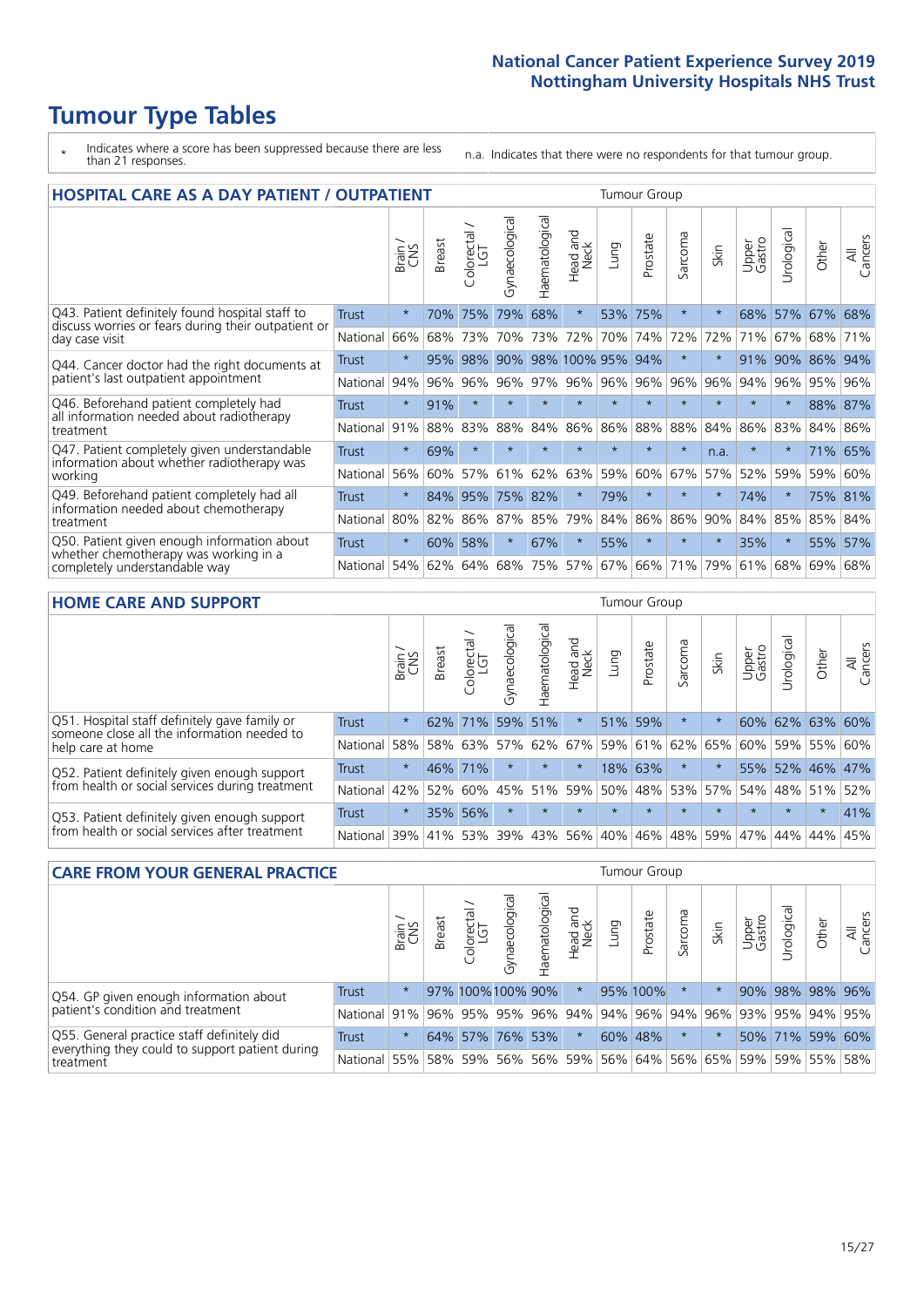# **Tumour Type Tables**

- \* Indicates where a score has been suppressed because there are less than 21 responses.
- n.a. Indicates that there were no respondents for that tumour group.

#### **YOUR OVERALL NHS CARE** THE TWO CONTROLLER THE THE THEORY OF THE THEORY OF THE TUMOUR Group

|                                                                                                          |              | Brain<br>CNS | Breast | Colorectal | Gynaecological | Haematological | Head and<br>Neck    | Lung    | Prostate | Sarcoma | Skin     | Upper<br>Gastro | Urologica | Other           | All<br>Cancers |
|----------------------------------------------------------------------------------------------------------|--------------|--------------|--------|------------|----------------|----------------|---------------------|---------|----------|---------|----------|-----------------|-----------|-----------------|----------------|
| Q56. Different people treating and caring for                                                            | <b>Trust</b> | $\star$      | 75%    | 78%        | 85%            | 73%            | 77%                 | 76%     | 78%      | $\star$ | $\star$  | 64%             | 78%       | 66%             | 74%            |
| patient always work well together to give best<br>possible care                                          | National     | 60%          |        | 73% 73%    | 69%            | 75%            | 73%                 | 73%     | 75%      | 70%     | 79%      | 69%             | 74%       | 68%             | 73%            |
| Q57. Patient given a care plan                                                                           | <b>Trust</b> | $\star$      |        | 43% 54%    | 22% 33%        |                | $\star$             | 29% 53% |          | $\star$ | $\ast$   | 28% 33%         |           | 38% 38%         |                |
|                                                                                                          | National     | 36%          | 41%    | 40%        | 34%            | 36%            | 39%                 | 36%     | 40%      | 34%     | 44%      | 36%             | 33%       | 31%             | 38%            |
| Q58. Overall the administration of care was good<br>or very good                                         | Trust        | $\star$      | 89%    | 93%        |                | 80% 90%        | 91%                 | 93% 85% |          | $\star$ | $^\star$ |                 |           | 89% 100% 91%    | 90%            |
|                                                                                                          | National     | 85%          |        | 90% 88%    |                | 87% 91%        | 90%                 |         | 90% 88%  | 88%     | 90%      |                 |           | 86% 85% 87% 89% |                |
| Q59. Patient felt length of time for attending<br>clinics and appointments for cancer was about<br>right | Trust        | $\star$      | 66%    | 75%        |                |                | 54% 61% 64% 70% 73% |         |          | $\star$ | $\ast$   | 75% 67%         |           | 70% 67%         |                |
|                                                                                                          | National     | 58%          | 68%    | 73%        | 66%            | 66%            | 71%                 | 71%     | 76%      | 68%     | 73%      | 66%             | 75%       | 64%             | 69%            |
| Q60. Someone discussed with patient whether<br>they would like to take part in cancer research           | Trust        | $\star$      | 34%    | 25%        | 20%            | 53%            | 23% 24% 23%         |         |          | $\star$ | $\star$  | 40%             | 26%       | 40%             | 32%            |
|                                                                                                          | National     | 42%          | $30\%$ | 32%        | 31%            | 33%            | 21%                 | 34%     | 31%      | 36%     | 20%      | 36%             | 21%       | 32%             | 30%            |
| Q61. Patient's average rating of care scored from<br>very poor to very good                              | Trust        | $\star$      | 9.0    | 9.0        | 9.0            | 8.7            | 8.8                 | 9.0     | 8.8      | $\star$ | $\star$  | 8.9             | 8.9       | 8.7             | 8.9            |
|                                                                                                          | National     | 8.6          | 8.9    | 8.8        | 8.7            | 8.9            | 8.8                 | 8.8     | 8.8      | 8.8     | 8.9      | 8.7             | 8.7       | 8.7             | 8.8            |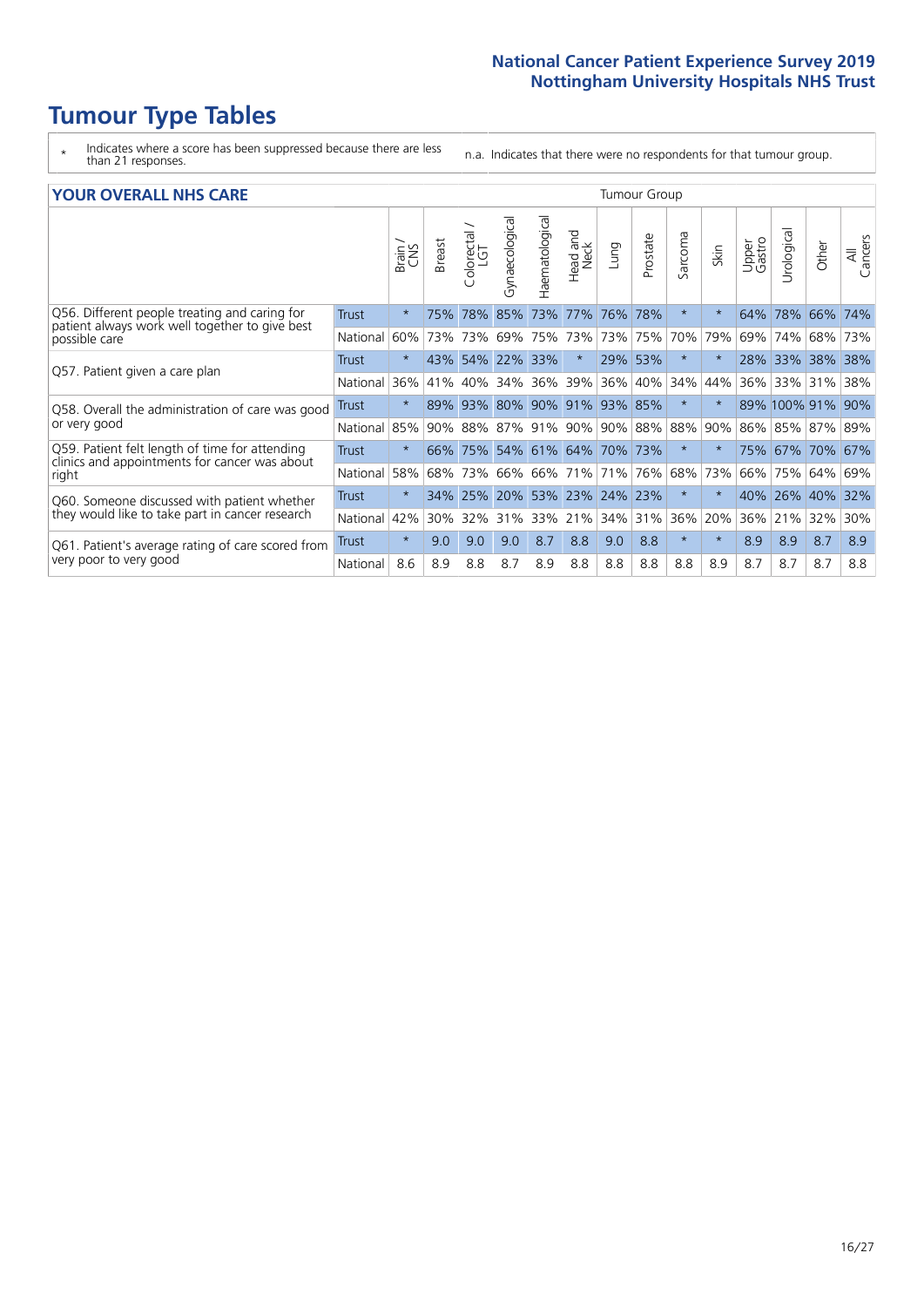## **Year on Year Charts**





#### **DIAGNOSTIC TESTS**





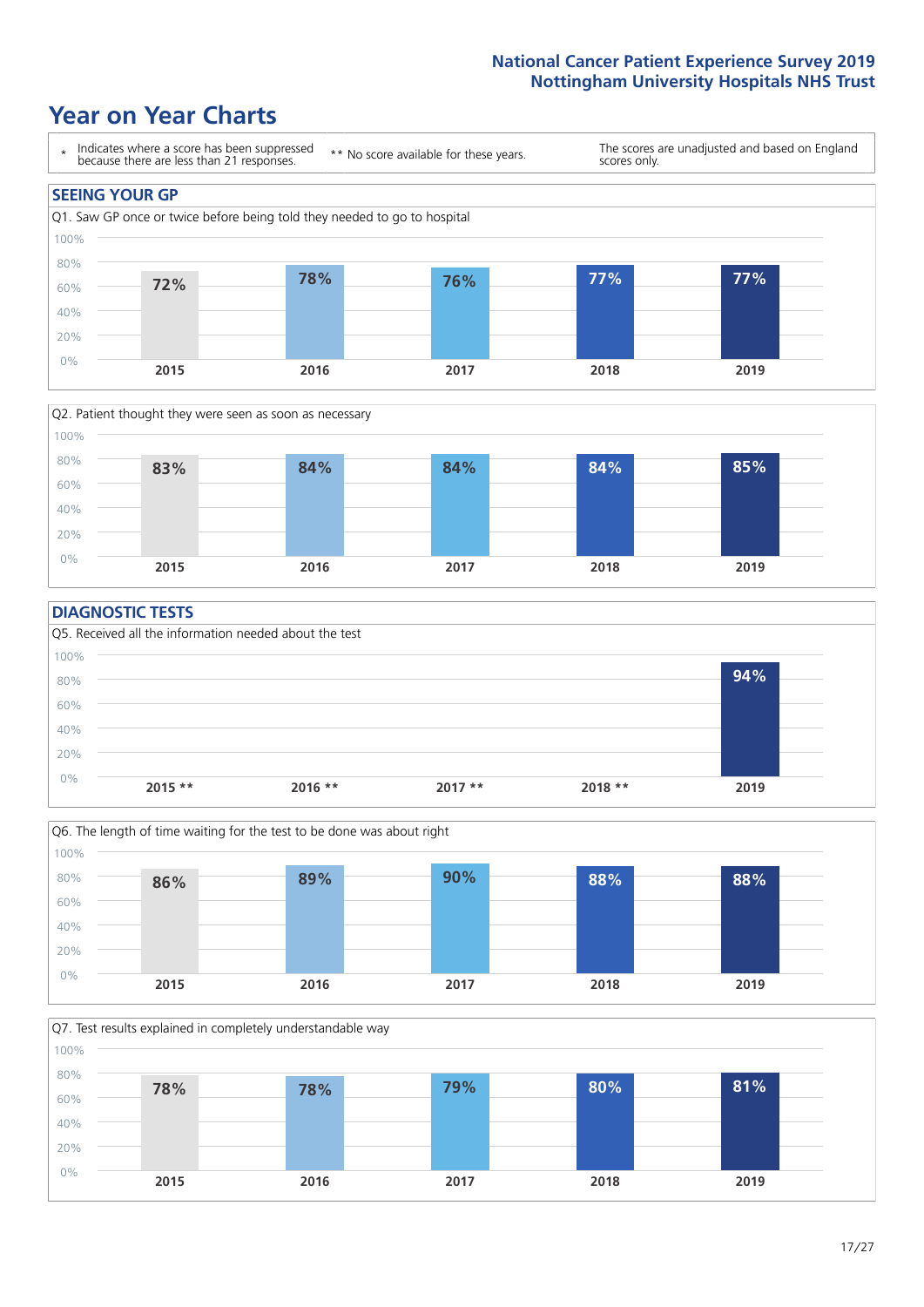## **Year on Year Charts**









#### **DECIDING THE BEST TREATMENT FOR YOU** Q14. Patient felt that treatment options were completely explained 0% 20% 40% 60% 80% 100% **2015 2016 2017 2018 2019 83% 85% 83% 85% 85%**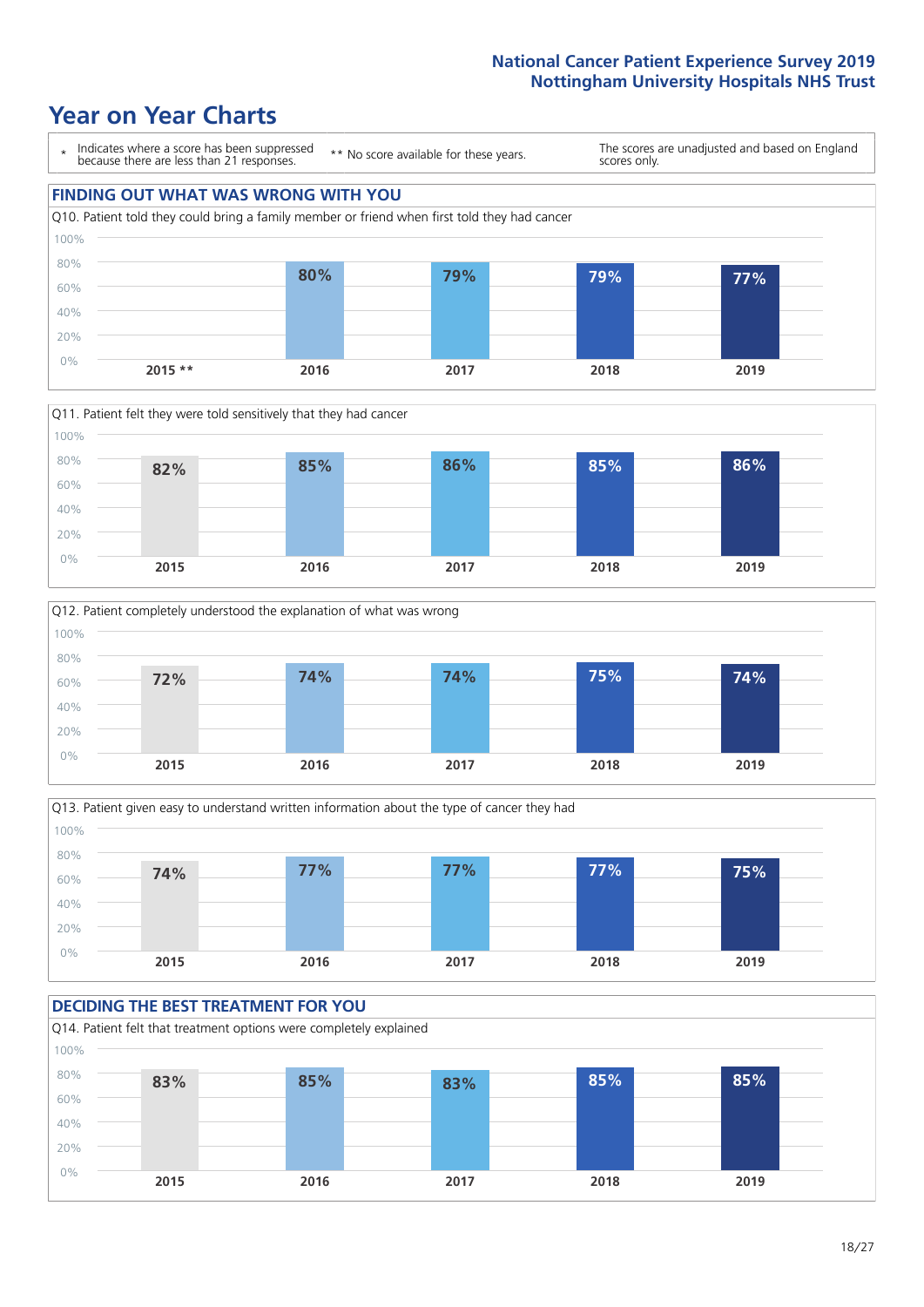### **Year on Year Charts**







Q18. Patient definitely involved as much as they wanted in decisions about care and treatment  $0%$ 20% 40% 60% 80% 100% **2015 \*\* 2016 \*\* 2017 \*\* 2018 \*\* 2019 83%**

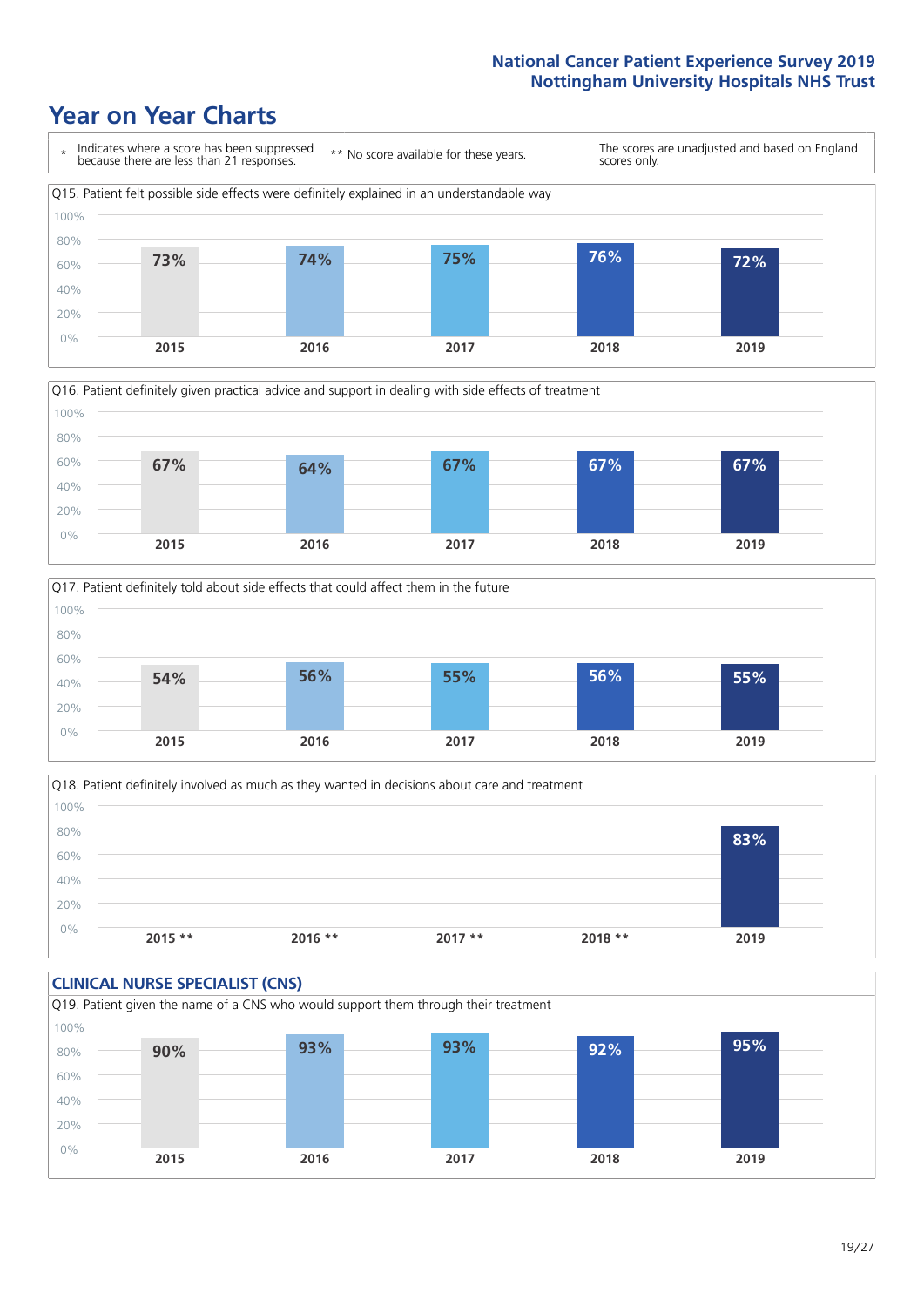### **Year on Year Charts**









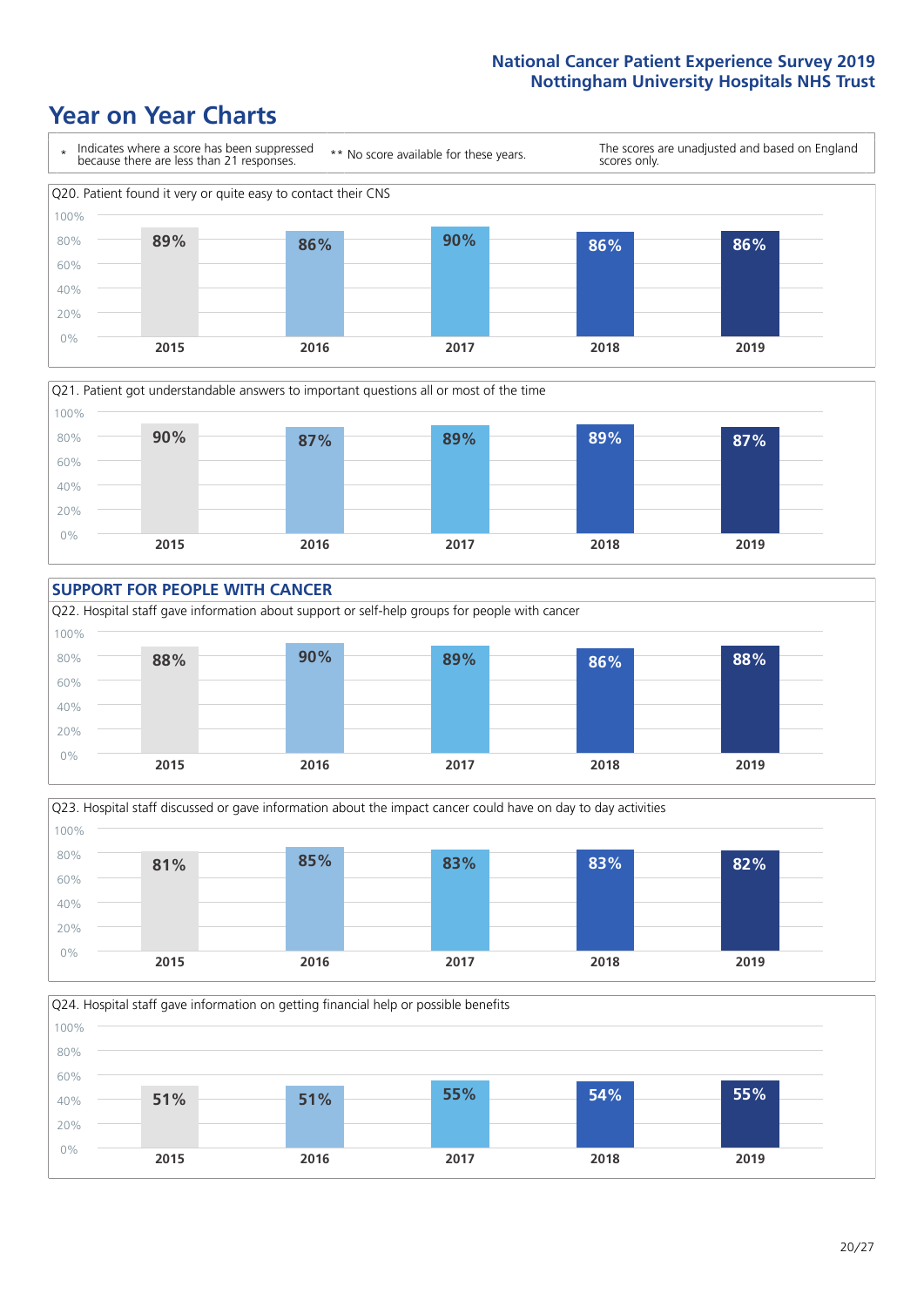### **Year on Year Charts**



#### **OPERATIONS**







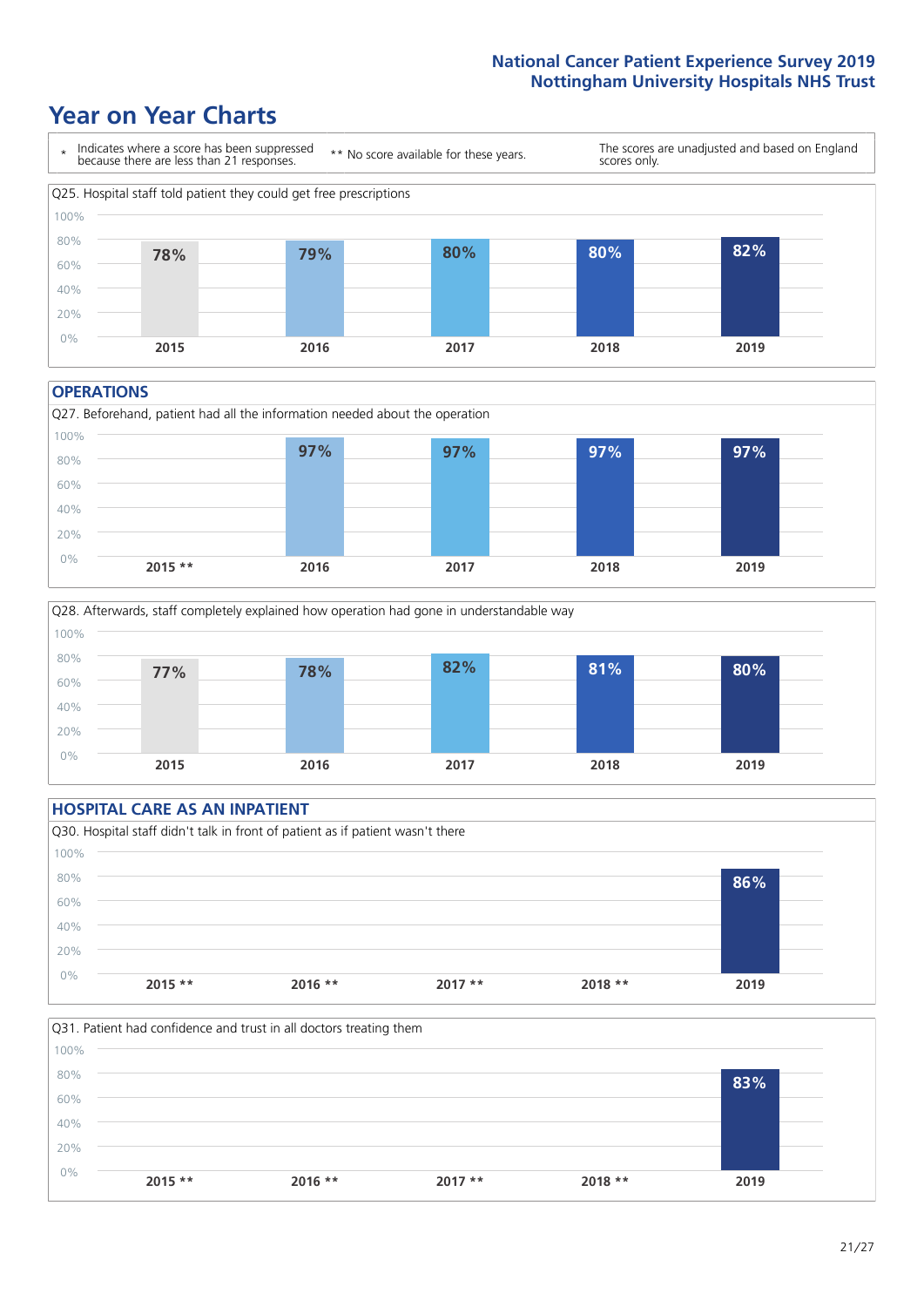### **Year on Year Charts**









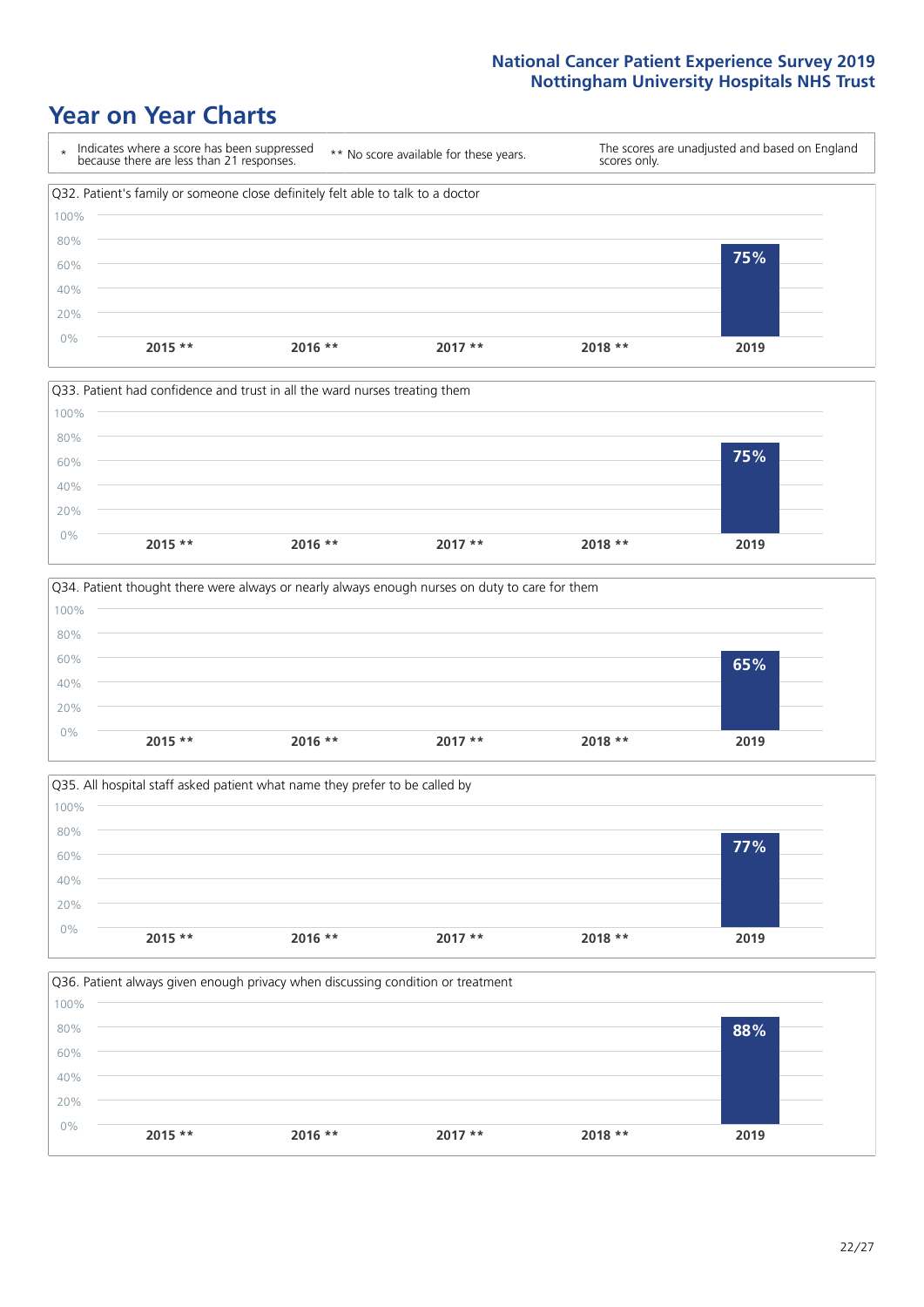### **Year on Year Charts**









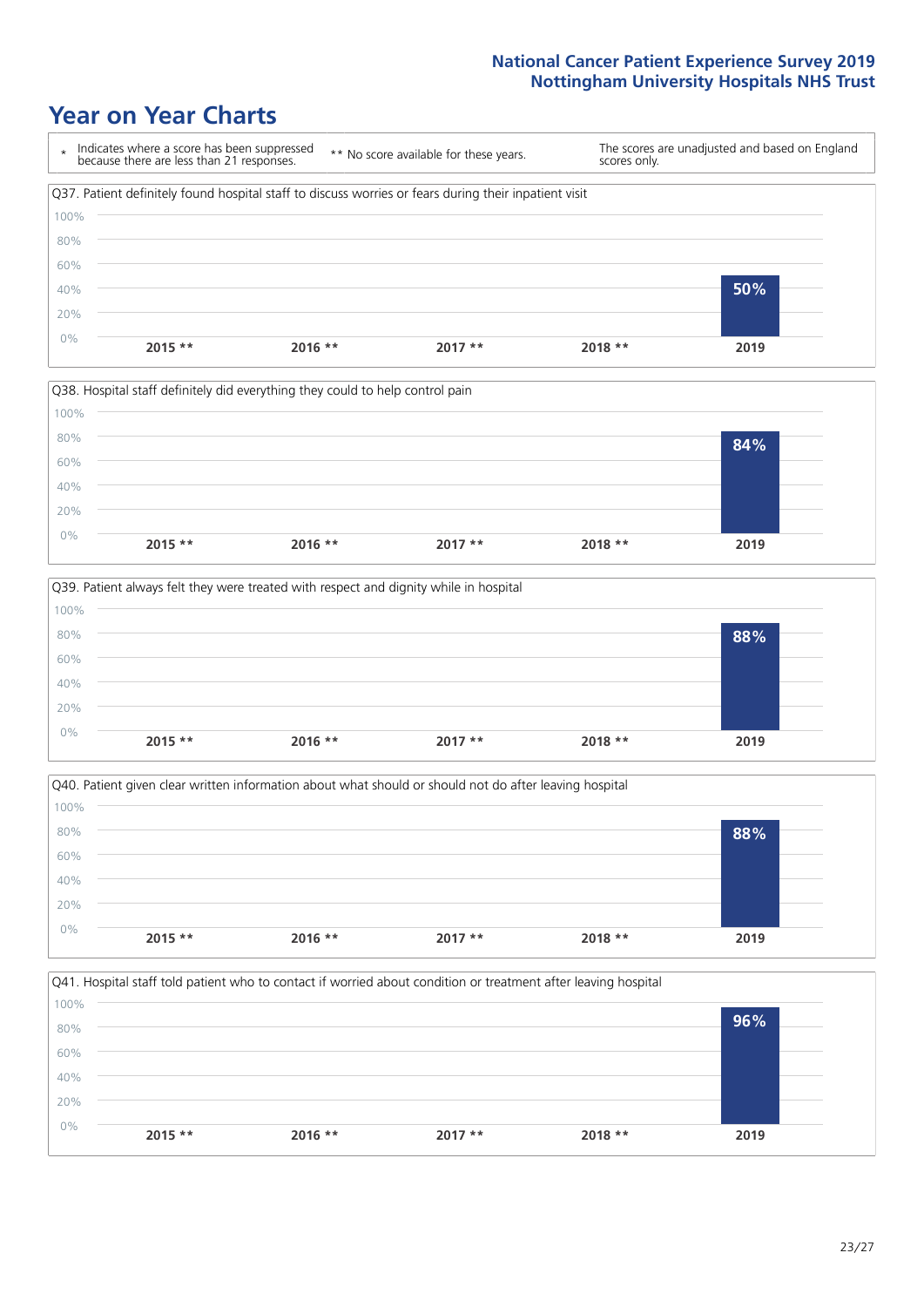### **Year on Year Charts**

\* Indicates where a score has been suppressed because there are less than 21 responses.

\*\* No score available for these years.

The scores are unadjusted and based on England scores only.

#### **HOSPITAL CARE AS A DAY PATIENT / OUTPATIENT**









Q49. Beforehand patient completely had all information needed about chemotherapy treatment 0% 20% 40% 60% 80% 100% **2015 2016 2017 2018 2019 83% 85% 82% 84% 81%**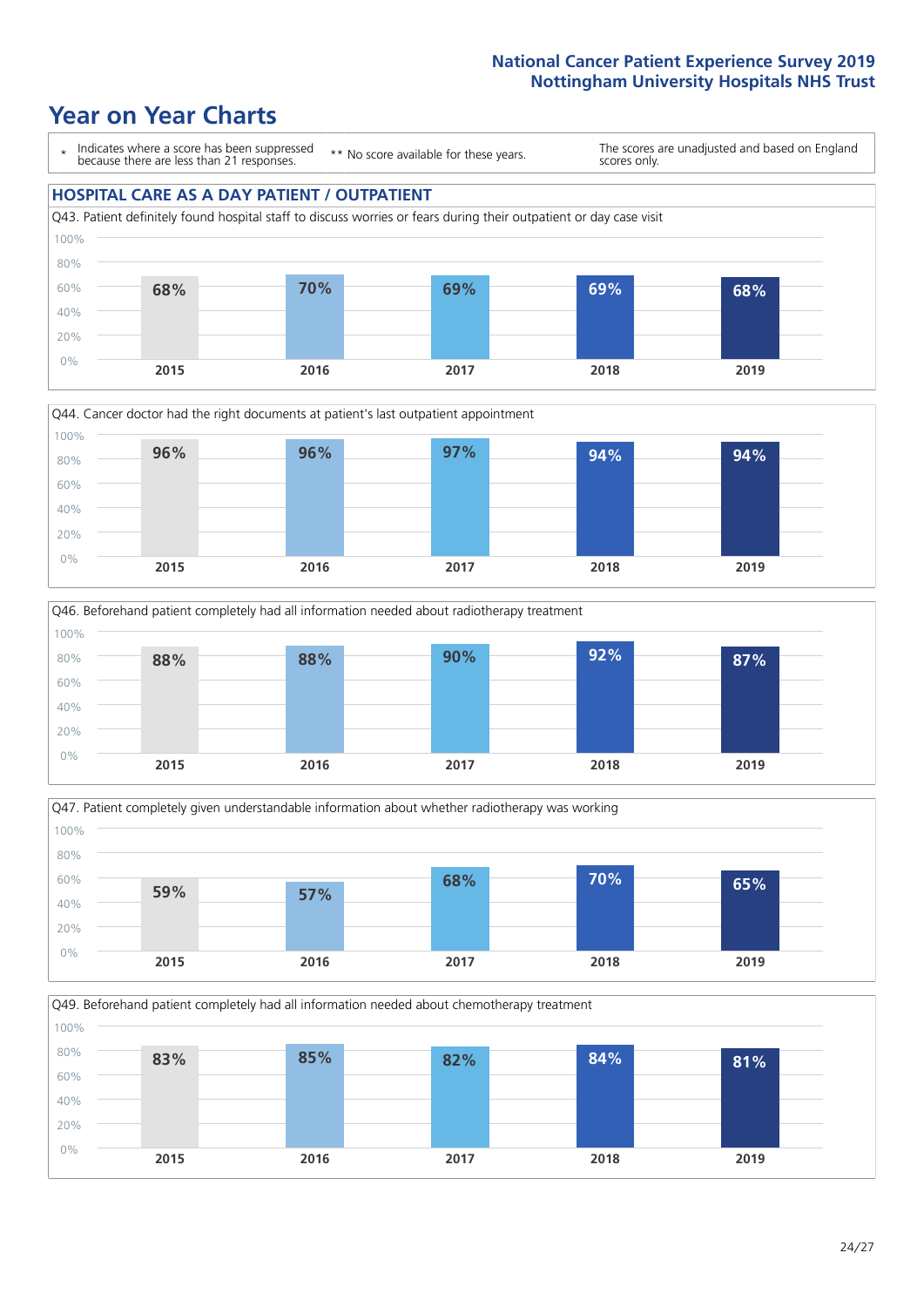## **Year on Year Charts**



#### **HOME CARE AND SUPPORT**







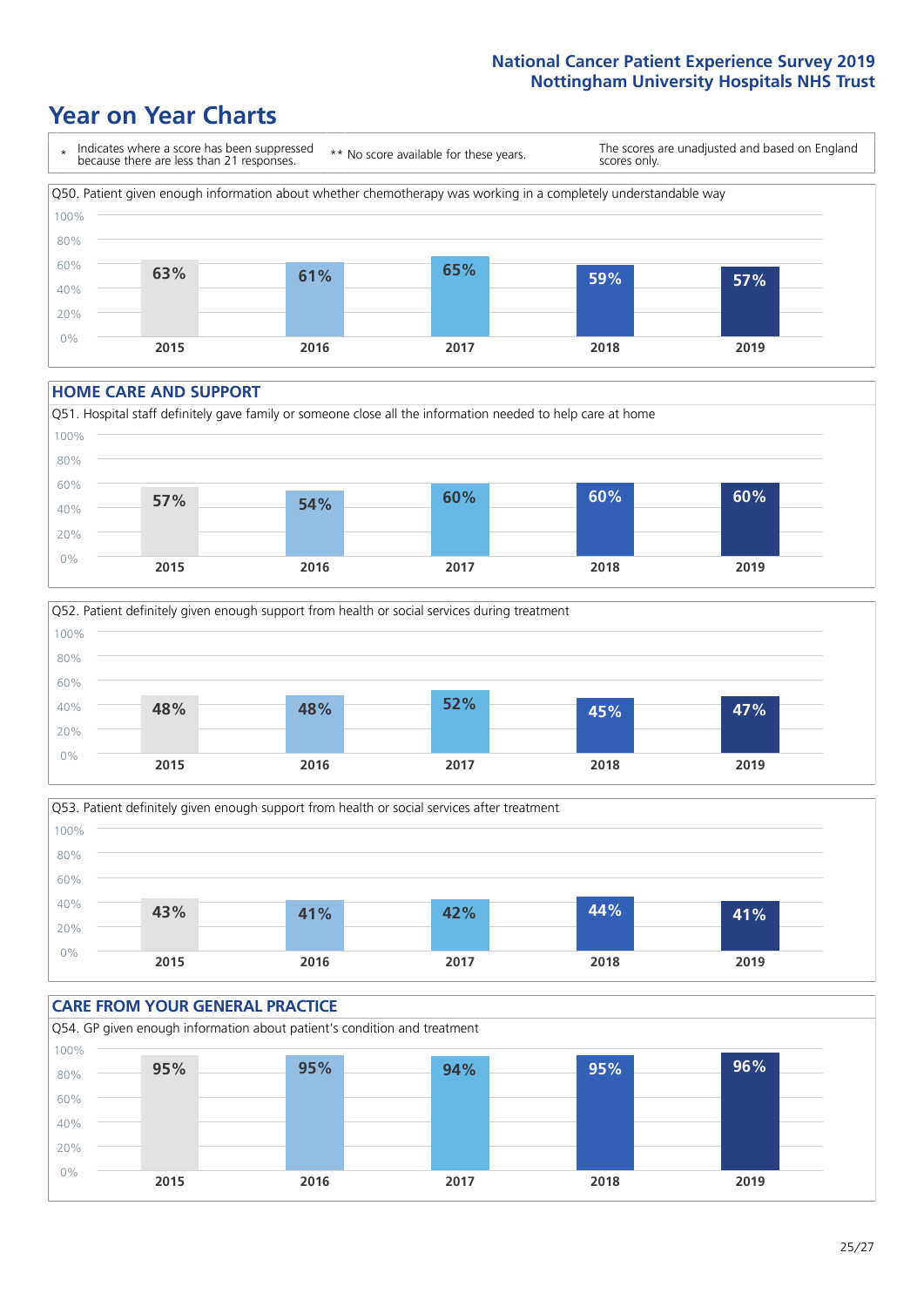### **Year on Year Charts**



#### **YOUR OVERALL NHS CARE**







Q59. Patient felt length of time for attending clinics and appointments for cancer was about right 0% 20% 40% 60% 80% 100% **2015 2016 2017 2018 2019 62% 63% 66% 70% 67%**